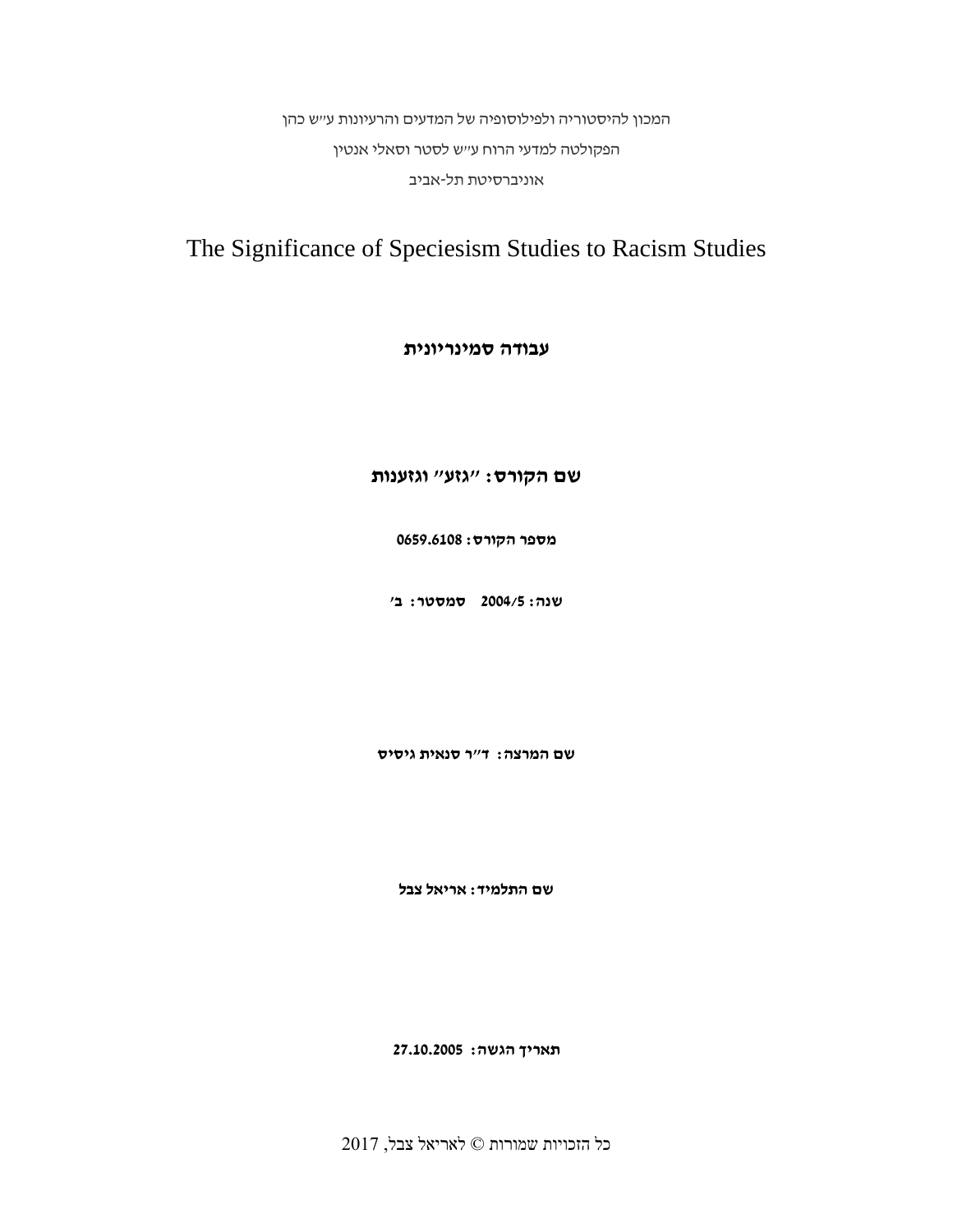# **Content**

Introduction……2

Structural Similarities……4

Historical Continuities……8

Mutual Influences……20

Conclusions……24

References……26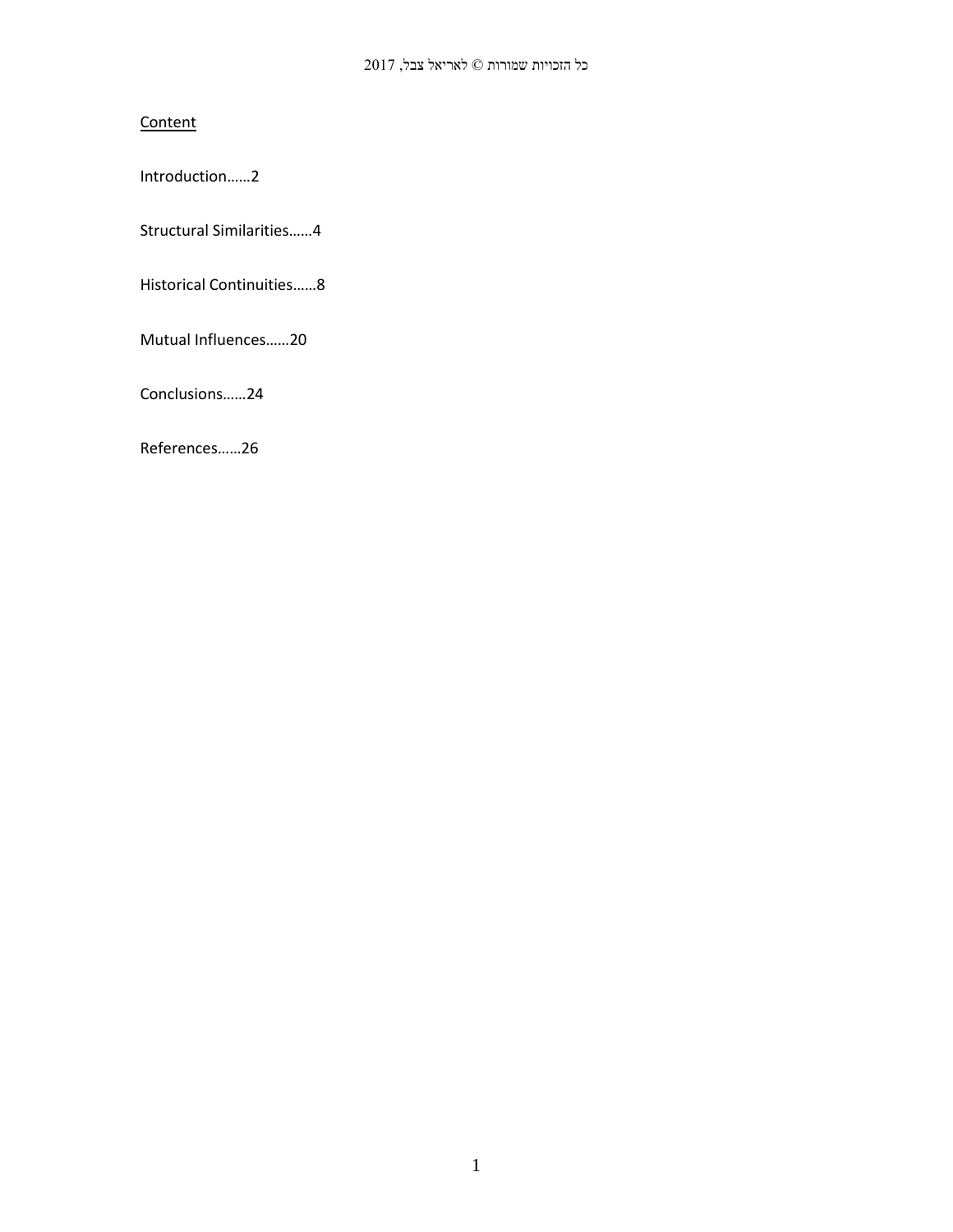#### **Introduction**

The mission of the present essay is to outline areas in the historical study of racism, in which the picture is inevitably incomplete without serious reference to the attitudes and practices of people towards nonhuman animals. A short essay cannot tell the history of speciesism-related racism and should not suggest any new historical revelations; at best, it can sketch the most promising areas of research, based on a survey of several existing studies and pointing out some of their achievements, weaknesses and potentials. Naturally, some of the analysis relates to broader issues, from the connection of speciesism to any form of social prejudice and oppression against humans, to the basic methodological problem of comparing historical phenomena.

There are many good reasons to mention speciesism alongside racism, as well as other forms of human oppression. Some of these reasons are commonly acknowledged in animal liberationist literature, yet they provide no apparent relevance to the present essay, as a short review reveals. First, the history and sociology of racism is better known to readers, so it serves as a model for understanding speciesist phenomena. Second, the morally motivated critiques of racism are more common and epitomize greater social and intellectual efforts, thus they serve as models for a moral critique of speciesism. Third, fighting racism has been more widespread and successful, so the history of struggles against racism provides a model for confronting speciesism. And fourth, sentiments against racism are more consensual, hence they may be aroused and used as a rhetoric against speciesism.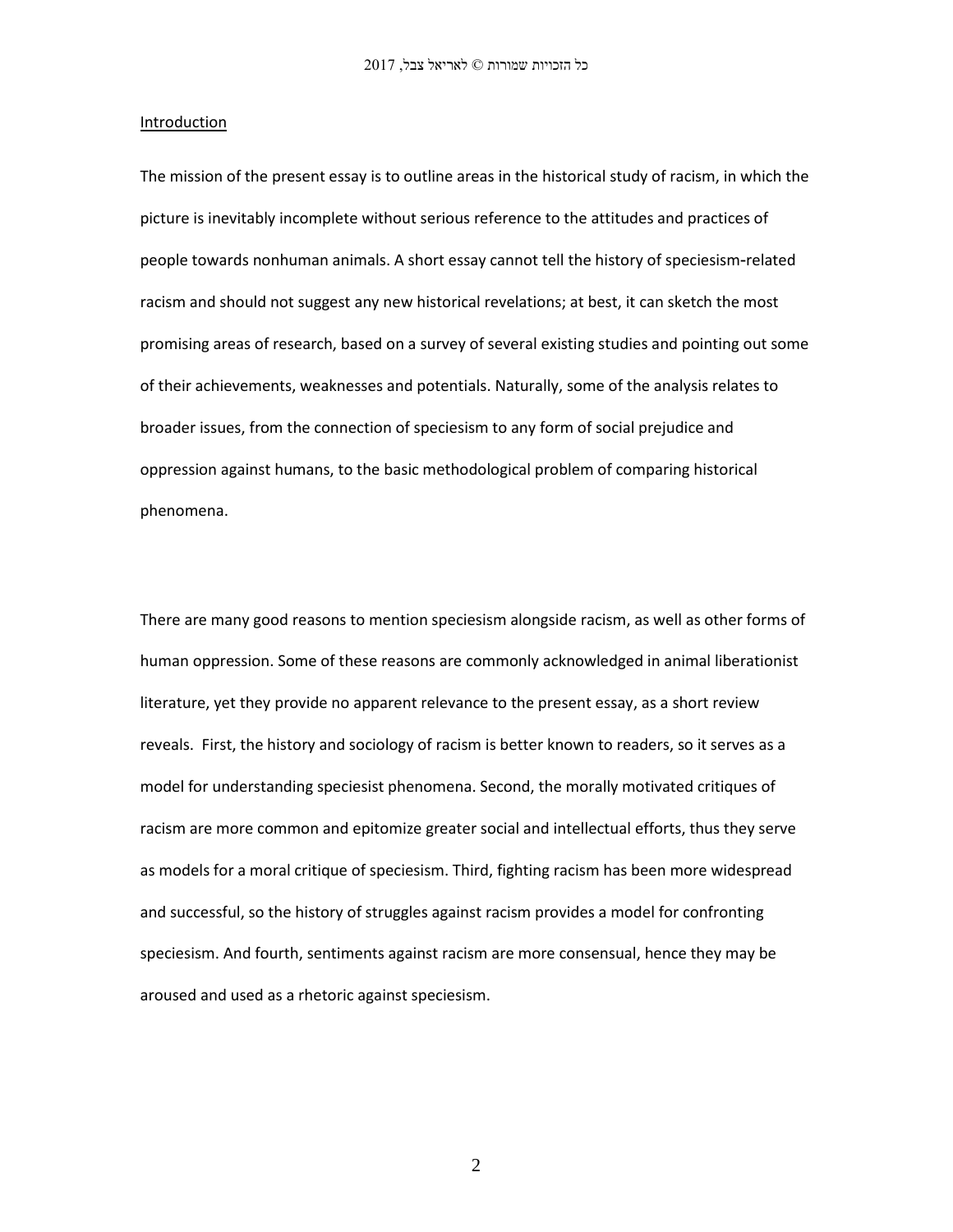All these points are well-known to any advocate of nonhuman issues, and consequentially many texts that criticize speciesism appeal to racism and other widespread forms of human oppression, and many more use conceptual tools that were developed in such contexts. In short, referring to racism is very important to the anti-speciesist movement (although it should not be overestimated: many forms of nonhuman animal oppression are unique and therefore addressing them through human oppression models ends up with overlooking or misunderstanding them). In any case, my task in the present paper is outlining the relevance of speciesism to racism and not the other way around, which is another subject.

Searching for the significance of speciesism studies to racism studies may lead to a methodological drawback of using animals as absent referents. Carol Adams points at the common degradation of nonhuman animals when connected to human issues:

"The animals have become absent referents, whose fate is transmuted into a metaphor for someone else's existence and fate. Metaphorically, the absent referent can be anything whose original meaning is undercut as it is absorbed into a different hierarchy of meaning; in this case the original meaning of animals' fate is absorbed into a human-centered hierarchy." (Adams 1990, 42)

Any critical discourse of racism, occupation, etc., which has not been engaged by an animal liberationist agenda, may include comments about some human groups being "treated like animals". The "animals" in such comments may be spiciesistly ignored as significant beings: the utterance is taking such treatment of animals for granted, morally speaking, and it includes no serious inquiry into how "animals" are actually treated.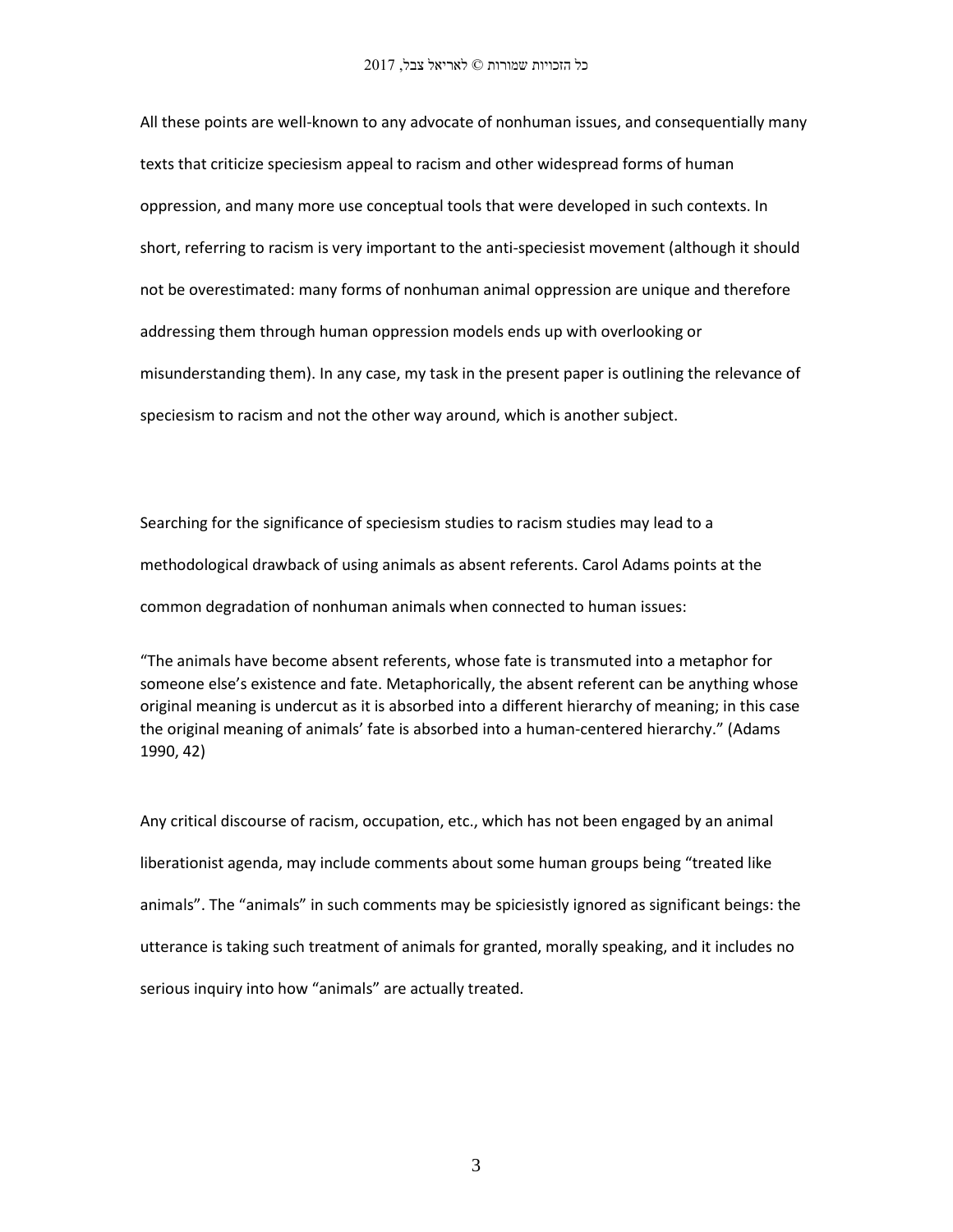The moral shortcoming of such expressions is a matter for another discussion (nevertheless, I doubt whether one may bother to explore historical details of nonhuman animal exploitation without any direct moral motivation). However, the issue here is historiography. If some speciesist attitudes and practices are suspected as models, precedents, causes or collaborations regarding some form of human exploitation, then it is essential to study those attitudes and practices in detail (without any denial whatsoever that speciesism deserves fully serious attention even if no connection to *Homo sapiens* issues has been established). In that respect, there is no "speciesism" but "speciesisms", since attitudes and practices change with concern to different species and socio-historical circumstances.

## Structural Similarities

The most common claim for a speciesism-racism connection is resemblance. There are countless similarities between speciesism and racism, as well as other forms of human oppression. But resemblance is a weak type of connection, since every two phenomena may seem similar in some aspects. Indeed, in the case of speciesism and racism, many similarities are striking. Branding, for example, has been widely used to mark appropriated cattle in a similar manner to the way human slaves were marked in America (Spiegel 1996, 28-29, 31; Jacoby 1994, 92). Yet without meticulous historical tracking of both practices, none of them could be claimed to affect the other for certain, and understanding the one cannot be claimed with certainty to be essential for understanding the other. Similarly, if capitalism is claimed to be the driving force behind both the slave trade and the livestock trade in and out of the New World (Nibert 2002, 35-37), mutual historical influence is not a necessary conclusion. Yet the few studies that attempt to examine speciesism and racism together tend to pay no attention to possible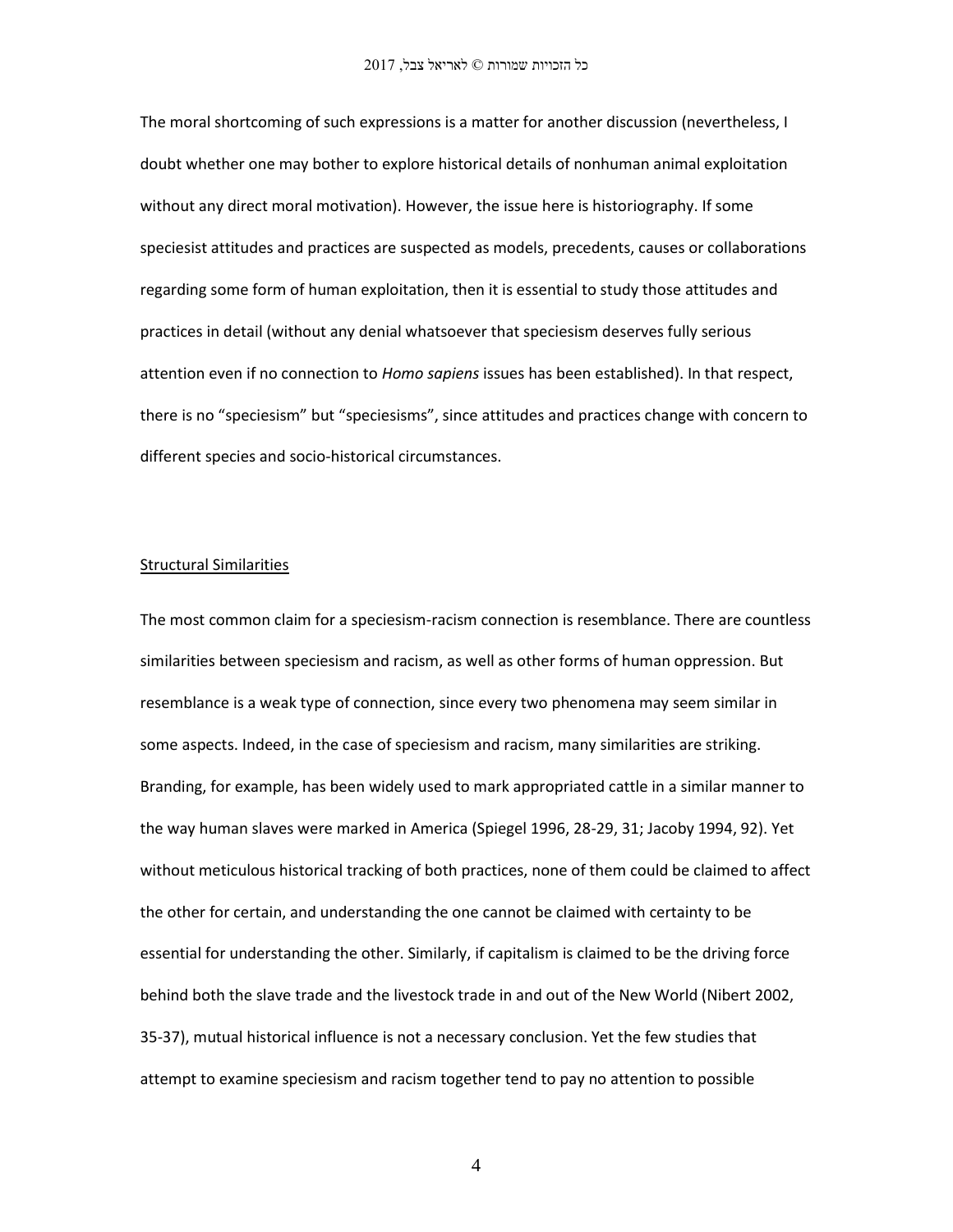historical influences and rather point at mere similarities, sometimes in technical details and more often in fundamental structure.

Nevertheless, similarities may be highly important epistemically, as a tool of reflection. I do mean here much more than the Lévi-Straussian, widely cited notion of nonhuman animals as "good to think" (Lévi-Strauss 1963, 89). My point is not "animals as symbols" (namely absent referents) but considering some animals in specific circumstances, perceived as a social group and as a possible model for human groups. Clearly, a claim that a speciesist practice and a racist practice share similar incentives and structure does not demand mutual influences in the historical reality, yet it may be argued that understanding any of these practices remarkably enriches our understanding of any other. One field provides concepts to be applied in the study of the other field; such use may be anachronistic, yet at the same time it unravels overlooked aspects of the field in question. But is considering similarities always insightful? I will leave that question open and concentrate on the most apparent insightful similarities.

It is important to stress that the study of racism may not have much use for comparisons with speciesism when considering a speciesist practice, which is less developed than the racist one. For example, cultural oppression in colonized countries may be compared to human interruptions and controls of animal traditions in invaded wilderness. But our conception of cultural colonialism is by far more developed in the human case and needs no support from the less developed critique of wildlife interruptions. Nevertheless, there are numerous fields of comparable oppressions, which are by far more developed against nonhuman animals. A few of these comparable "speciesisms" are essential to the understanding of parallel "racisms".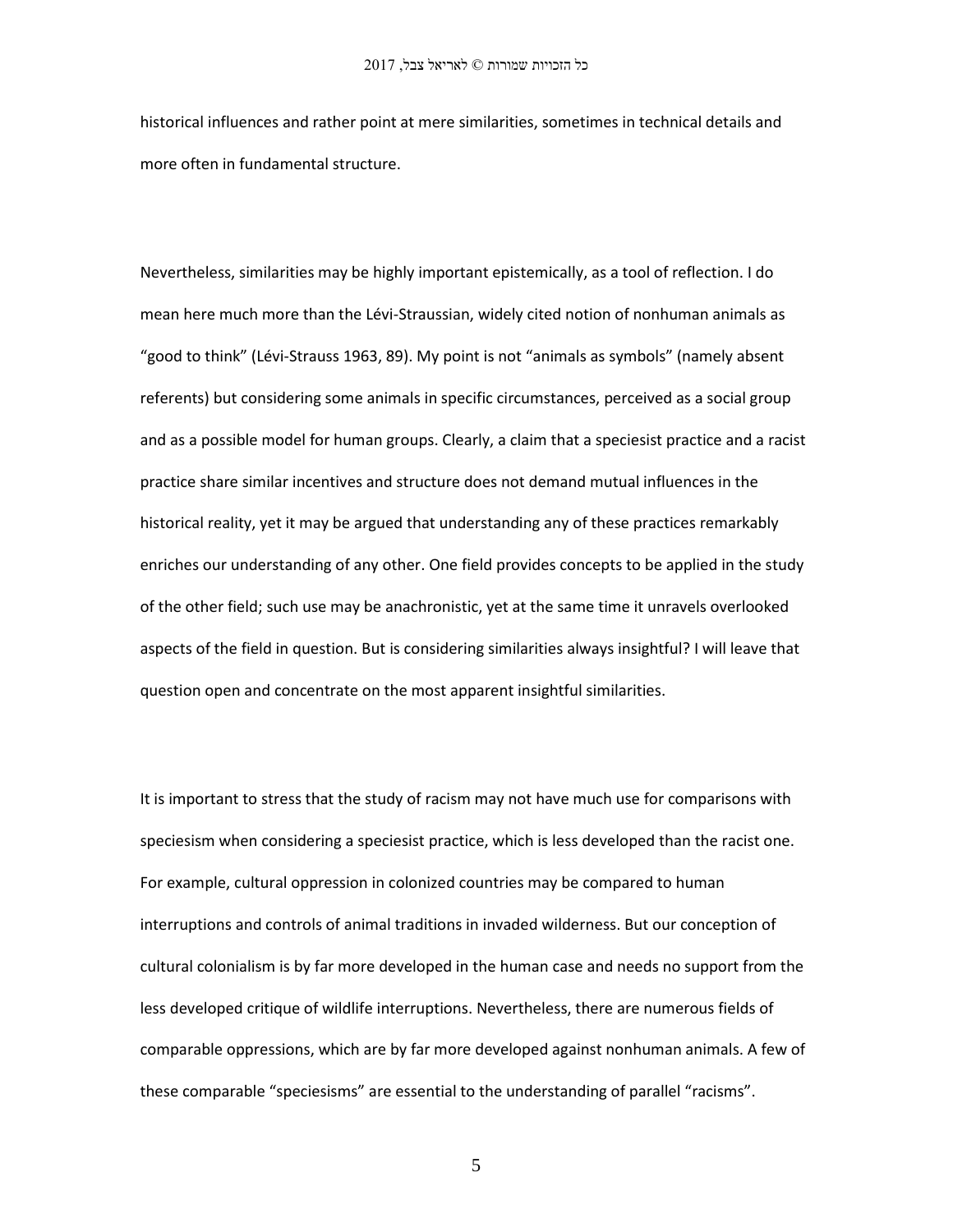Forced scientific experiments may be the most prominent example. Even without applying to direct historical connections between experiments on both groups, the resemblance is striking. Note, that the history of coercive and bluntly harmful experiments on humans in the modern era is scattered into isolated historical episodes. Contrarily, coercive and harmful experiments on nonhumans are widespread, consecutive, systematic and legitimate throughout the technologically developed countries, and therefore these experiments are mostly unlike human experiments in scale, kind and supporting social systems. Nevertheless, any general discussion of human experiments inevitably uses animal vivisection as a familiar model of horror, an actual prototype of what may become to any human group may it be marked as available for unrestrained vivisection. The details and accuracy of knowledge about animal vivisection is not important as long as no strict historical connection between experiments on both groups is claimed. It is a matter of images and concepts more than a matter of reality. Therefore the bioethical discourse may choose any case of horror that excites human fears, out of the immense inventory of real animal experiments, alongside the rather sporadic cases of experiments made on prisoners in Nazi concentration camps, poor blacks and institutionalized people. Indeed, patented, genetically modified humans for specific disease susceptibility are farfetched science fiction; but the fact that there is an actual industry of such mice implies that the fiction is scientifically possible. Hence in a sense it is socially possible as well.

Manipulation of heredity is another example. Again, even without acknowledging direct historical connections between eugenics and the "improvement" of animals in agriculture and other exploitative disciplines, and without extensive knowledge of artificial selection, the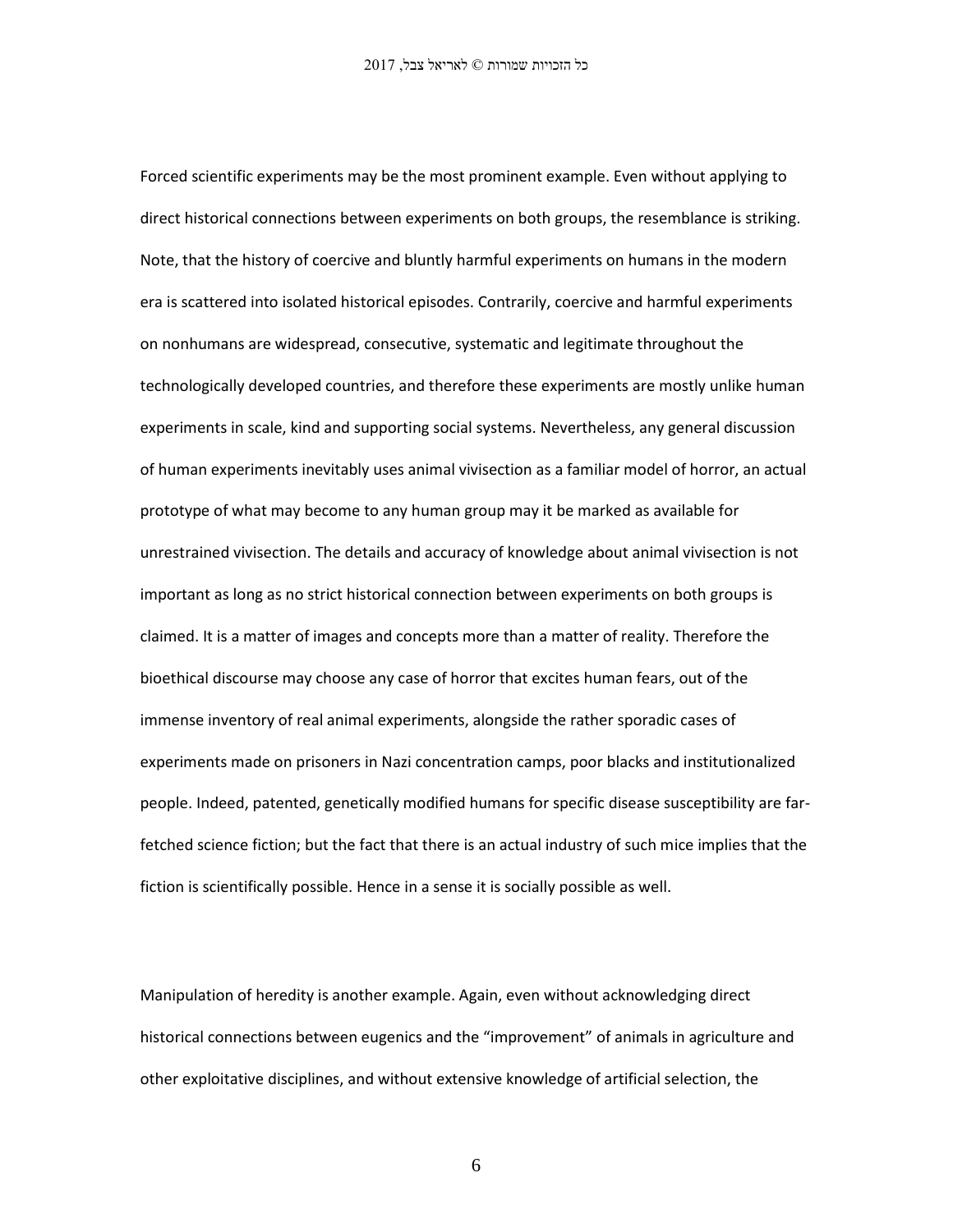resemblance is too striking to be ignored. The violent history of eugenics in the first half of the twentieth century and the contemporary threats of genetic interventions in humans under commercial conditions do not conclude the entire range of criticism and fears. The manipulation of animal hereditary traits for human caprices and economic interests (external "thoroughbred" features, high "production" of meat, eggs and milk, tamed nature, etc.) is common knowledge; hence it may serve as a model of horror. But unlike animal vivisection, the violence of artificial selection in nonhuman animals is rarely acknowledged outside the animal rights / animal welfare discourse – the harm is not apparent to the uninformed and the biased mind. In addition, eugenics in its worst forms never went beyond methods that resemble a relatively primitive stage of agricultural artificial selection: encouraging reproduction in the favorites and sterilizing and "culling" the unwanted (Friedlander 1995; Kuhl 1994). Therefore the concept of scientifically and commercially designed groups of people is not on the mind of eugenics' critiques. Only once the subject arises in futuristic thought, then the model of artificial selection of nonhumans in agriculture and the like is bound to dominate the discourse.

The use of human bodies as raw material for human consumption or as other consumer products may seem as the ultimate example of enlightening speciesism-racism resemblance, but it is not quite so. Even more than the previous example, the reification of nonhuman animals' bodies is so far beyond human oppressions, that the speciesist model is hardly applicable. Cannibalism has been rare and sporadic in history (Askenasy, 1994), and industrial use of victims' bodies was very limited even by the Nazis (Arad 1987, 109). Conversely, nonhuman animals, domesticated and wild, are objectified into raw material by the trillions. Some of the violence here is evident; therefore any notion of the human body as a consumable material is bound to be conceived in the light of models of human treatment of other animals. Yet there is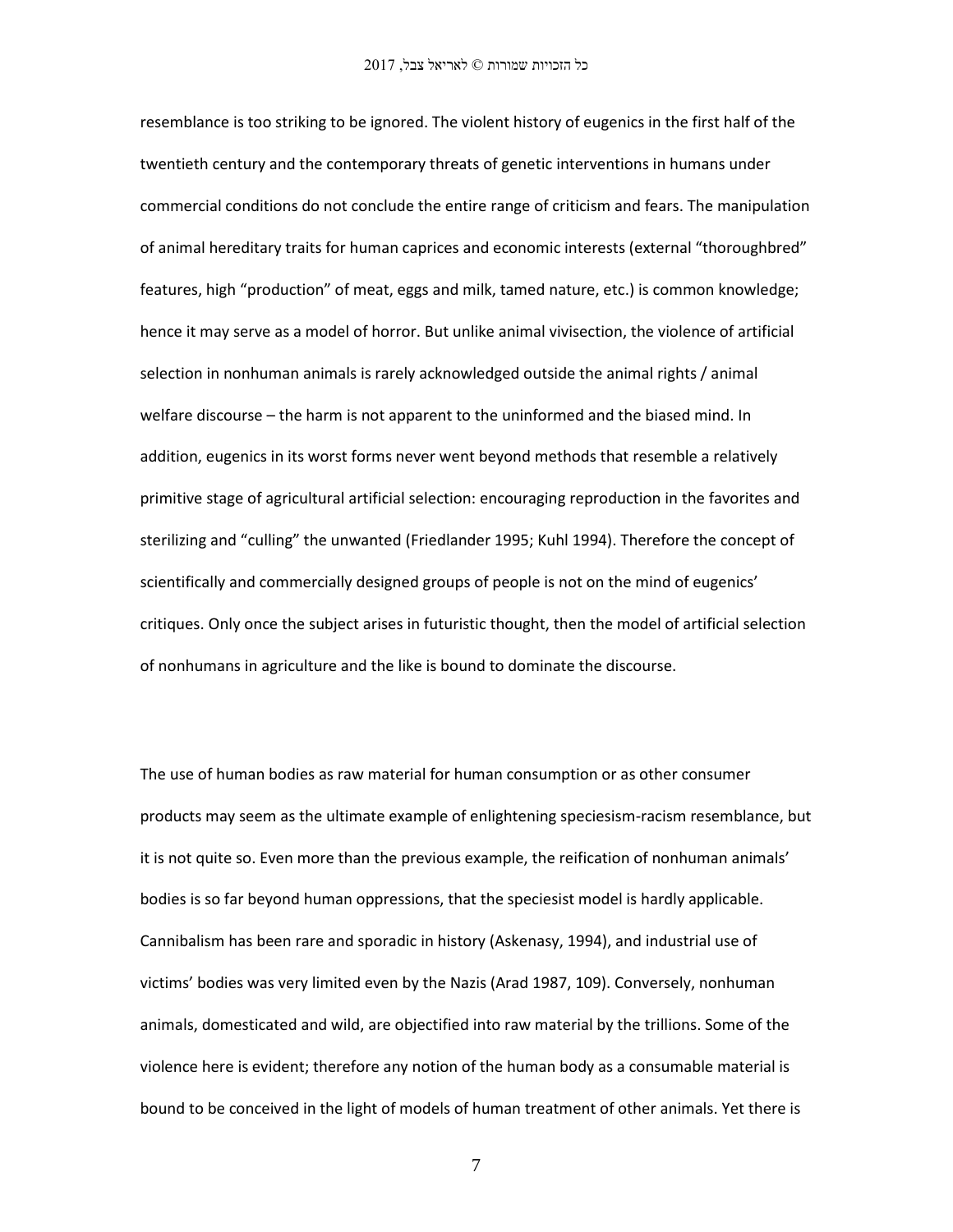no noticeable race-related discourse of that kind. Representations of systematic human body consumption are found in contemporary western culture mainly in fantastic alien invasion images. The unity of humanity as opposed to all other animals is hardly ever breached, even as a thought experiment. It appears mainly as a loose metaphor, when describing victims in terms of "like lambs to slaughter", but these metaphors relate to the killing of Jews and other people, not to the motivation for the kill and the uses of their dead bodies.

We see that a speciesist practice may provide indispensable tools for thought about the extreme possibilities of violence against human groups, but viable examples are rare. If the practice against nonhuman animals is too similar to a practice against humans, it may not teach us anything unique; and if it is too unlike the practice against humans, we can hardly conceive the later in terms of the former.

#### Historical Continuities

Knowing and understanding some speciesist attitude and practice may obviously be essential to the study of racism if one could prove that they led to some specific racist attitude and practice. That is a tough demand and so far if has seldom been met. Critics of speciesism have been usually content to show mere similarities (sometimes overemphasizing them while ignoring dissimilarities), and their historical claims are often too general, loosely describing a speciesist phenomenon as prior to events against some human group but fail to specify a causative development of the one into the other. Additionally, the more numerous scholars of racism have tended to ignore speciesism, except for some occasional references to it as "absent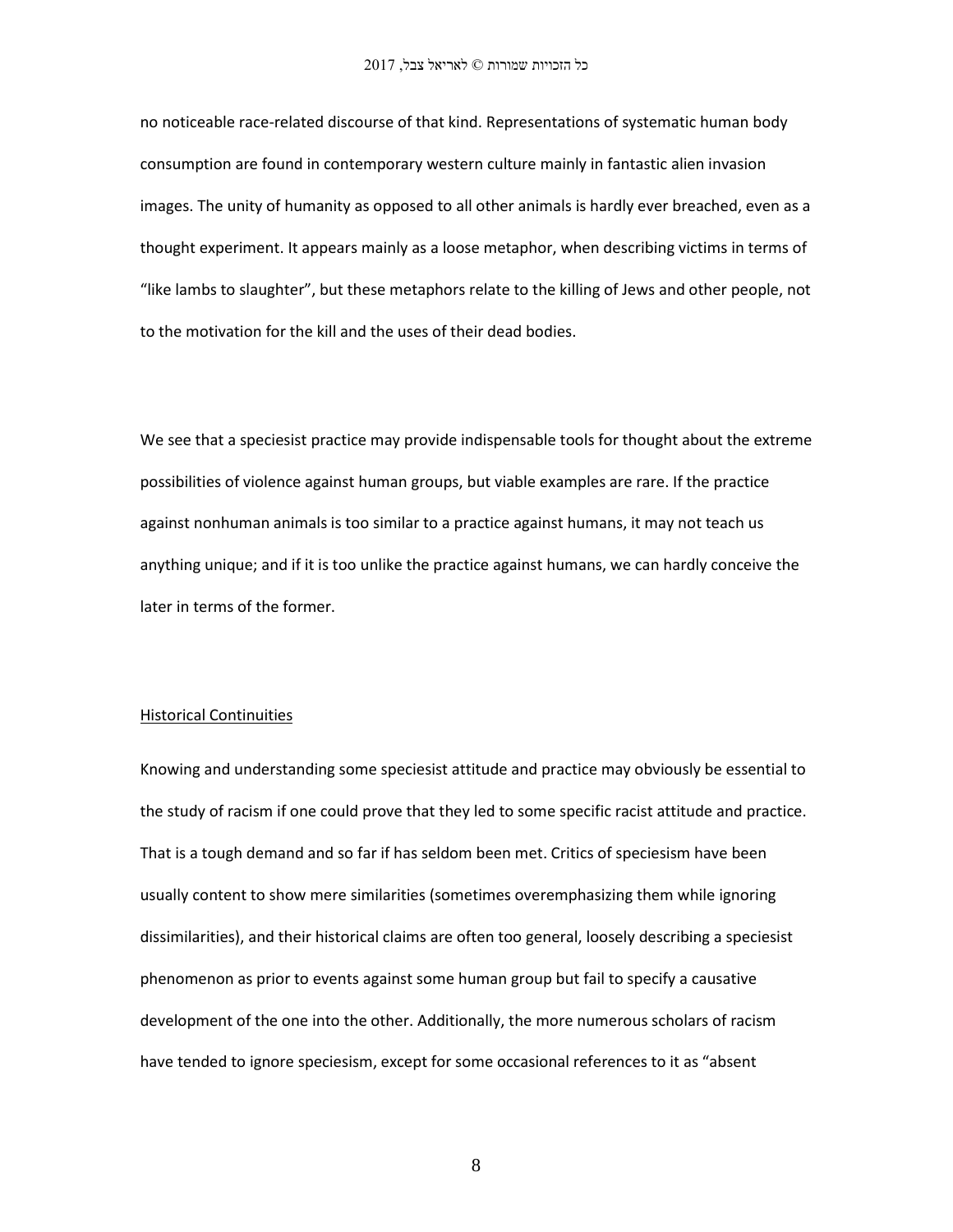referent". Nevertheless, I believe that historical continuity or causality from speciesism to racism could be made by far more common than most contemporary scholars acknowledge.

The most ambitious thesis of relevant continuity defines speciesism as the continuous driving force behind a vast variety of human-to-human forms of mastery and violence. Such a thesis is promoted by Jim Mason (1997). Mason presents agriculture, and especially animal agriculture, as the break of humanity from nature, which led to a drastic deterioration in intra-human relations. The claim for a deep effect of animal domestication on all aspects of culture is based on specific historical and anthropological claims, but for Mason the hostility towards animality (which he terms "misothery") marks the fixed cultural horizons of agricultural society, a sort of collective subconscious that is present in every aspect of life. This sweeping – though compelling – thesis is more of a call to reconsider any aspect of human history than a historical study. Expectedly, Mason's book surveys secondary literature on numerous societies, times and places, without meticulous work on any of them. Beyond these difficulties, the value of such a general thesis is questionable when considering an analysis of specific historical events. Even if one is convinced that human hostility towards animality is historically constructed, still it is everywhere in agricultural societies, and therefore what can it reveal about specific events?

A more visibly viable approach to historical continuities relates to specific historical episodes. When speciesist attitudes and practices are imported into a racist sphere, we may expect the interest to lie in the historical moment of transition. That is the phase in which attitudes and practices towards humans are still evidently dependent on the import from speciesism, since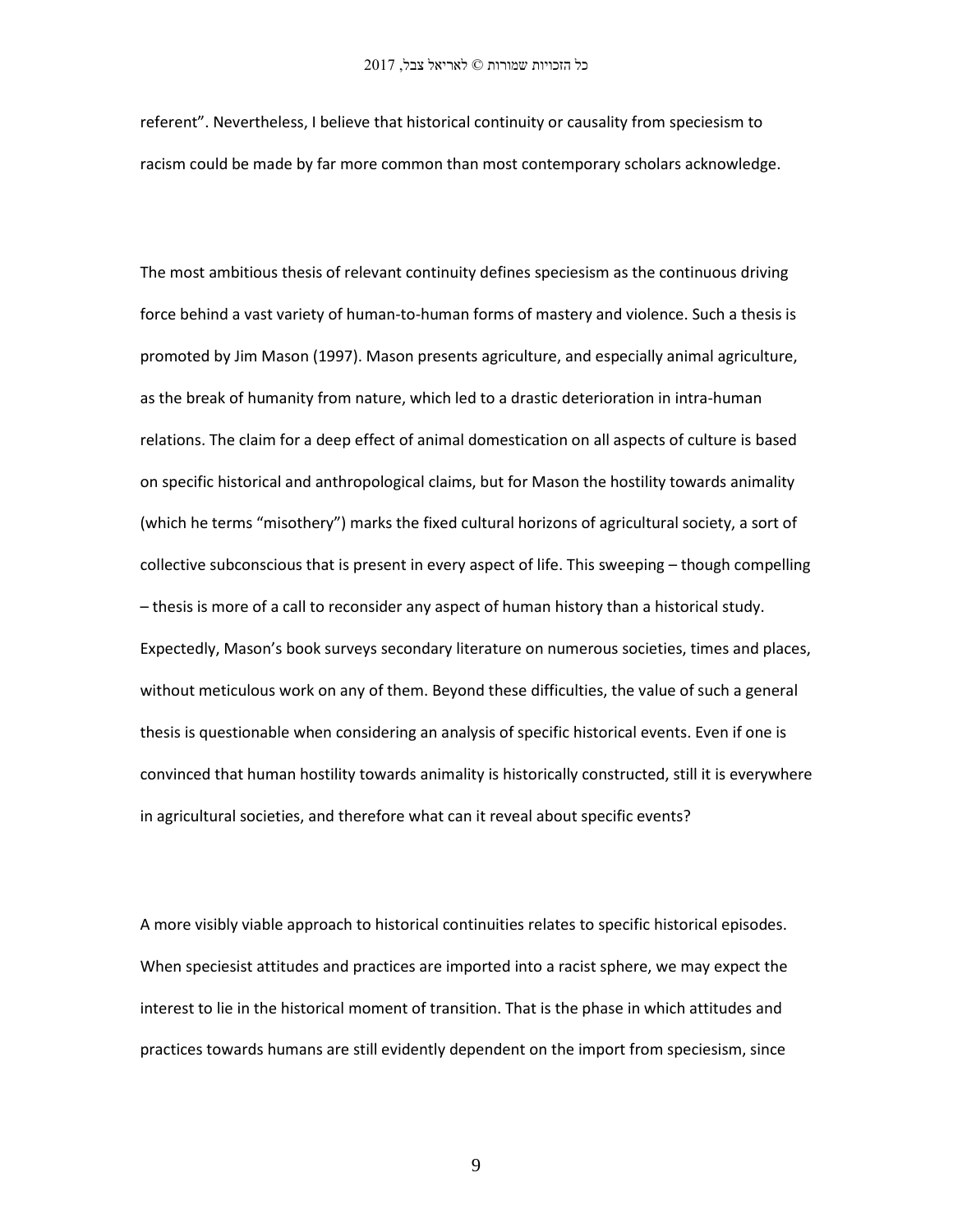the new form of these attitudes and practices have not yet evolved into an independent sphere, molded by its unique actors and conditions.

According to Mason's thesis, the period of large mammals' domestication is the most dramatic "moment" of transition, which lasted for millennia (see also Thomas 1983, 46). Herder practices revealed the exact role of sexes in reproduction (Mason 1997, 122-23, 189-93), and the control of large animals, the search for new pastures and the concentration of wealth (characteristic also of plant agriculture) encouraged militarism, patriarchy and social hierarchy instead of the relative peacefulness, matriarchy and egalitarianism of pre-agricultural societies (Ibid., 137-46, chap. 6). Cultures from domestication onwards are also remarkably intolerant towards human Others, beyond their general aggressiveness. Animal breeder values leaked into human relations in the form of an obsession for "blood purity; and the hostility towards nature and animality in particular brought about hostility towards people that were regarded as closer to nature, with a strong inclination to project one group own "animality" onto other groups (Ibid., chap. 7).

More focused is the claim that large mammals' domestication gave rise to slavery: "one can interpret slavery as a little more than the extension of domestication to humans" (Jacoby 1994, 92); although the human upshot almost lacks artificial selection and body consumption (Jacoby 1994, 92-93, 95). The most compelling historical example is the closest to the historical moment of transition – in Sumer (Patterson 2002, 13; Mason 1997, 198-99; Jacoby 1994, 94). Based on data from the Sumerian temple-state of Lagash in the third millennium BC, Kazuya Maekawa (1979, 1980, 1982) revealed that weavers from among captured female slaves were often allowed to keep their daughters, who were later recruited into the weaving group. In contrast,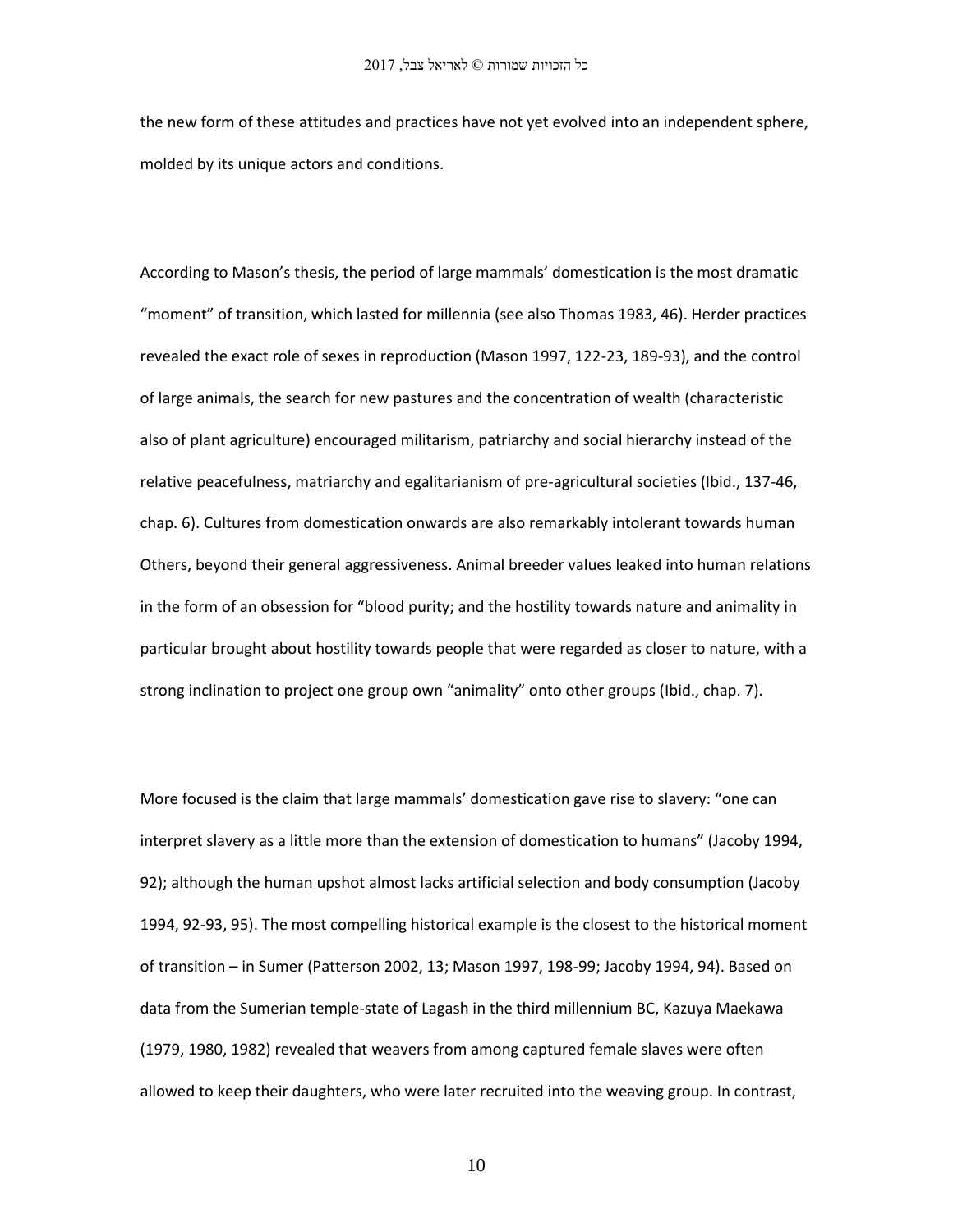sons were castrated and sent to pull boats up the river. These practices follow closely the widespread treatment of cattle in the Mediterranean and Middle East regions: female calves were usually kept with their mothers for reproduction and milk supply, while most males were either slaughtered for meat or castrated and used for transport or ploughing. The similarity of practices is followed by some linguistic congruence. As the historian Yutaka Tani writes: "This is an interesting example of the application of cattle management techniques to the management of slaves" (Tani 1989, 198).

Another thesis claims that speciesism was a precedent to biologically based racism. The assumption is that a great moral divide between humans and the rest of nature, constructed in the Christian world over Greco-Roman and Jewish premises, was imported into human relations. Patterson, relying largely on Keith Thomas' study of early modern England (1983), concludes:

"The great divide between humans and animals provided a standard by which to judge other people, both at home and elsewhere. If the essence of humanity was defined as consisting of a specific quality or a set of qualities, such as reason, intelligible language, religion, culture, or manners, it followed that anyone who did not fully posses those qualities was 'subhuman'. Those judged less than human were seen either as useful beasts to be curbed, domesticated, and kept docile, or as predators or vermin to be eliminated." (p. 25)

The emerging classification system of the biological world in the eighteenth century generated a new meaning to the concept of species. I am not familiar with any work that analyzes the implications of the new concept of species on speciesism itself. It may be a rich topic of study, since the biological concept of species implies strict borders of animal groups and a deterministic nature or characteristics of the group's members; it may also imply a stronger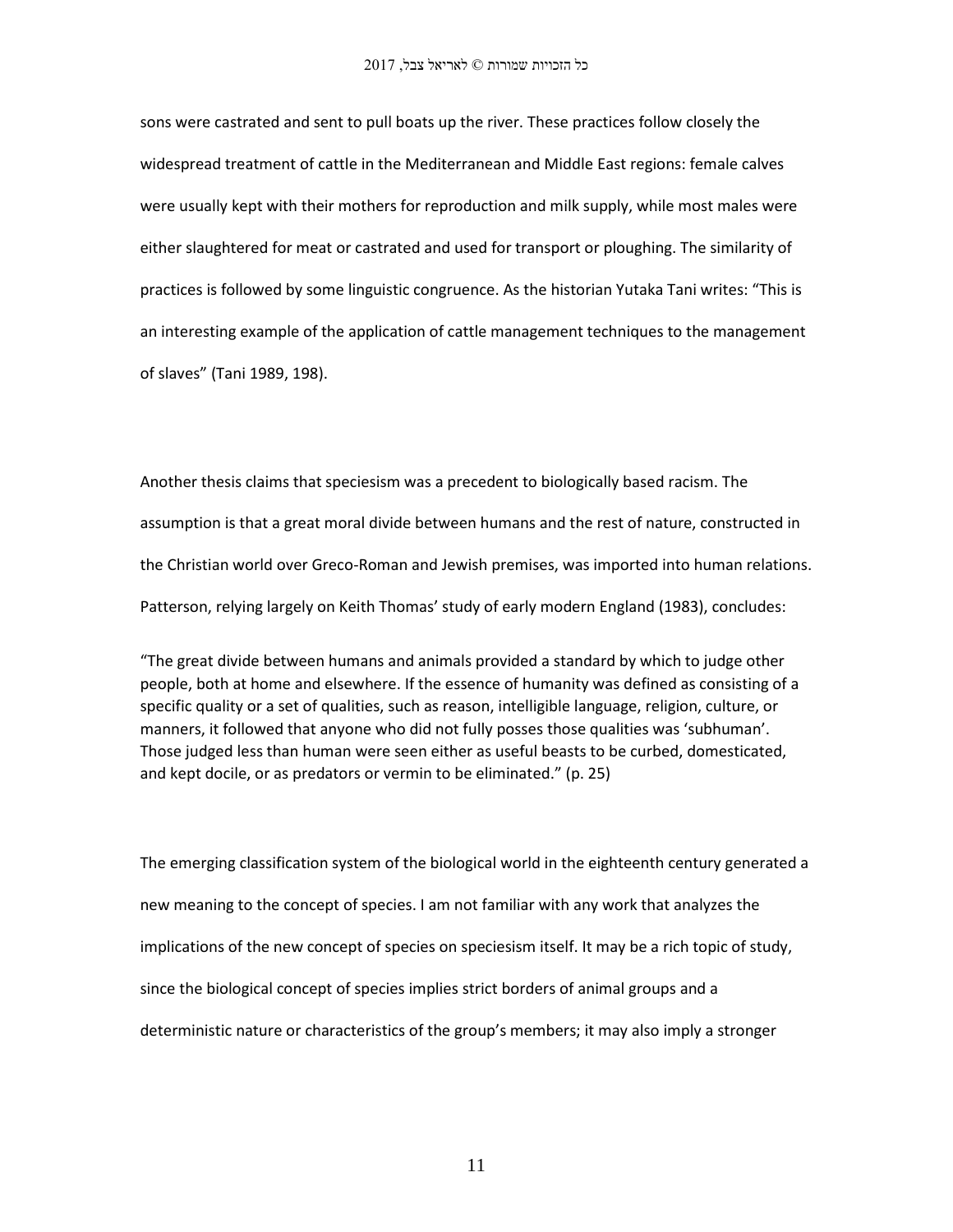conviction than ever that an individual animal's essence may be known through general knowledge of her species.

Some implications of the introduction of the biological classificatory conception into humanity have been well acknowledged. From the sixteenth century through the nineteenth century, the biological divide between humans and apes was often blurred, and African humans were sometimes classified by Europeans as nonhumans, even as a distinct species (Patterson 2002, 28-31, Jacoby 1994, 96; Thomas 1983, 130-36). However, according to Winthrop D. Jordan (1968), in theory Africans were without doubt considered as humans, obviously possessing the human attributed of a soul and rationality. They were indeed treated "like animals" in terms of violent treatment, legal status and resulting mortality: "It was easy, then, for white men to slip into a mode of thinking about the Negro which operated with a vocabulary and imagery which had previously been confined to thought about the beast that perished." (p. 234). Nevertheless, Africans have been commonly associated with apes in terms of "dubious" origin, alleged sexual encounters and suspicion of hybridization. Any association with apes was perceived in a context of hierarchy (Ibid., 228-39). Once a biological classification of Africans as not fully humans was made, the well-established concept of species allowed a stricter African/European divide, in comparison with the divide between nations or other geographical-cultural groups.

Classifying non-European people as apes or other nonhuman species or hybrid was made within a clear framework, where any nonhuman is necessarily inferior. Being regarded as apish may have been merely a way of degrading people without any specific meaning that has to do with real apes. Apparently apes were captured, sometimes tamed, and displayed in zoos and shows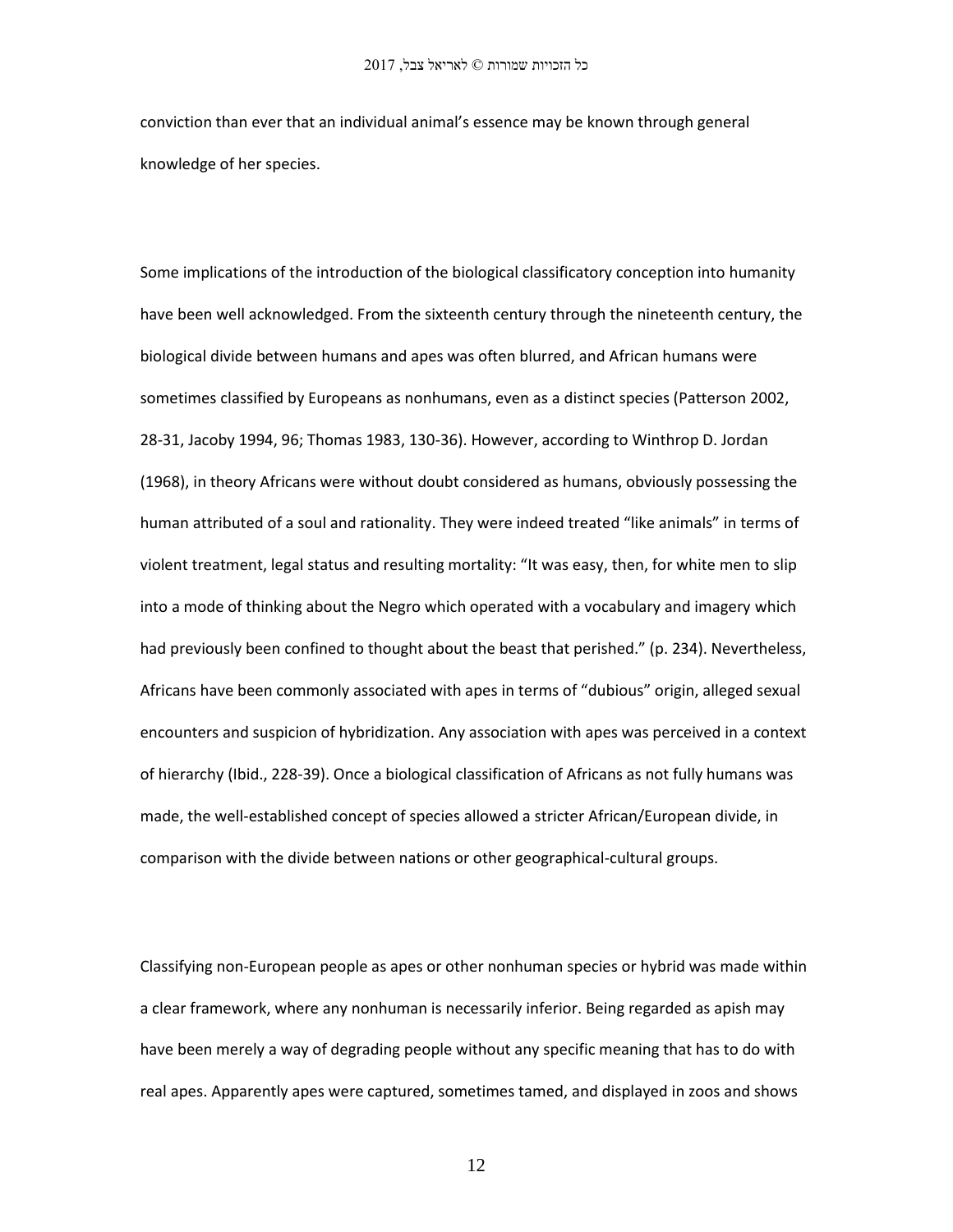(Ritvo 1987, 30-39, 228-29). Some non-European people were also captured, tamed and displayed (Corbey 1995), but the genocide of Americans and the enslavement of Africans are irrelevant to primates (and may be connected to the models of wild animal extermination and domestication for work). Unfortunately, scholars who address the issue of humans as ape-like "subhumans" do not enquire how apes – the object of comparison – were viewed and treated (Thomas 1983, 129-32, provides a brief exception).

Regarding biologically based, scientific racism, most significant was the introduction of determinism and stagnation conceptions into the "species" of African humans, once the standard biological conception was introduced into humans' classification. Such conception of human nature as biologically pre-determined, survived the revolutions of evolution and genetics, and thrived on them. Although much has been stated about the role of biology in racism, the picture cannot be completed without understanding how biological classification is degrading in itself, prior to any specific classification of human groups in relations to apes. Ignoring differences among individuals and among groups in favor of an alleged species unity; ignoring groups' traditions in favor of simpler, more "biological" behaviors; perceiving any trait that can be labeled "natural" as inferior and antithetical to what is culturally desirable; and producing biological knowledge as a tool for power over its objects – all these are fundamentals of speciesism and possible precedents of racism. Much of the above aspects of speciesism in biology has been outlined by theoreticians of cognitive ethology – who rarely are interested in racism and in old science (e.g.: Griffin 1981); and by feminist scholars (e.g.: Birke and Hubbard 1995) – who rarely are interested in speciesism. Studying the specific forms of speciesism itself in historical moments of expansion into human groups is still largely neglected.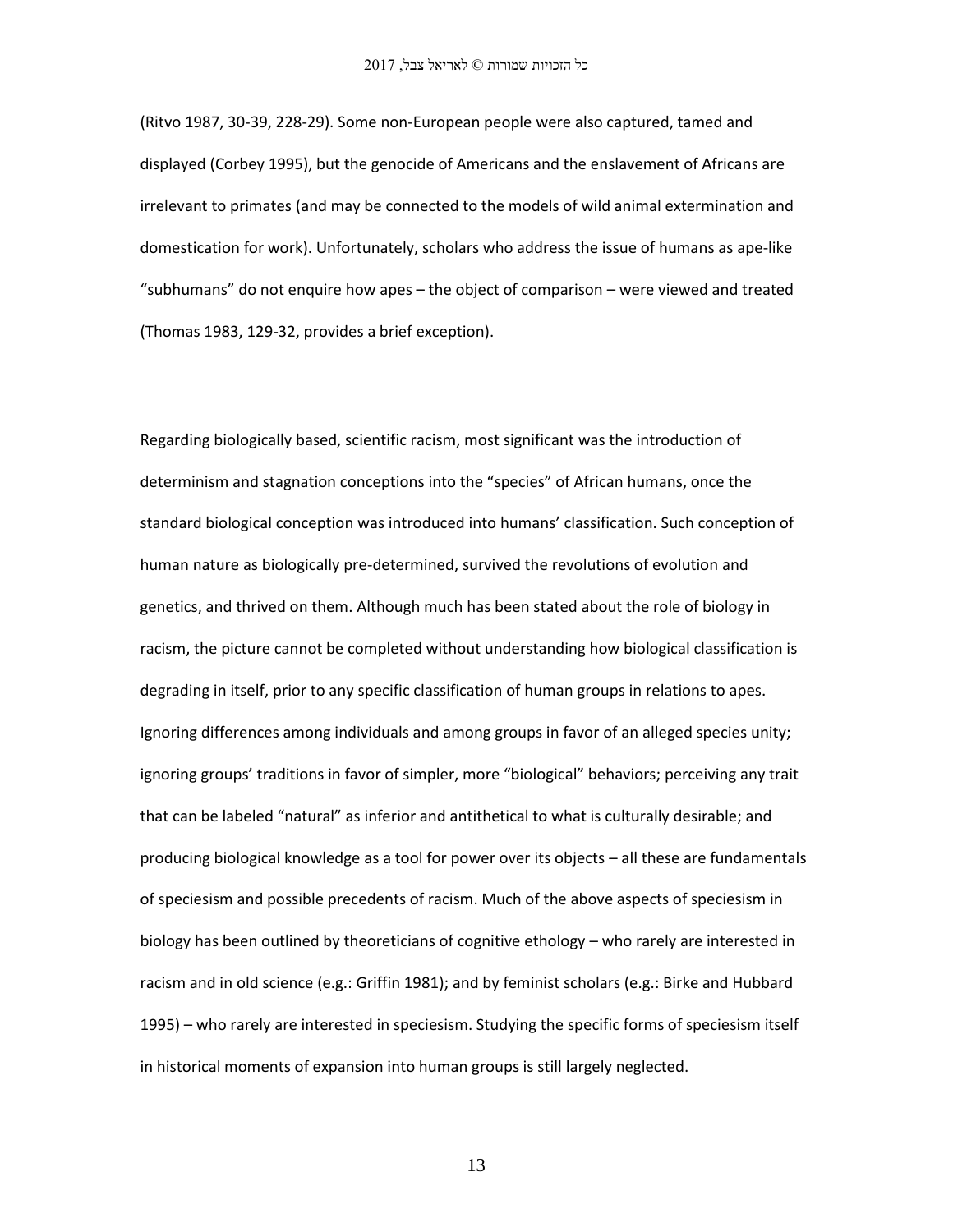A related issue is historical cases of systematically equating some human groups with specific other species as means of degradation. The objects of equations were species that endure hostility and harsh treatment, usually domesticated species (implying subjugation and enslavement) and wild or feral species (implying extermination) (Patterson 2002, 25; Spiegel 1996, 34-36; Thomas 1983, 47-48). The historical challenge in such cases is revealing to what extent naming and portraying a human group as a victimized animal species enhanced the victimization of that human group: did it promote the use of some specific practices, similar to those that were used against the animals in question? Or was it a one derogatory move among many others, with no special implications? Answering these questions surely requires extensive knowledge not only of the human history, but of the animal history.

Some attempts were made to analyze such equations. Charles Patterson (2002, chap. 2) reviews seven historical cases in which a powerful group marked another human group as animals, usually of some specific despised species, as a part of a campaign legitimizing sweeping violence. The review, however, provides almost no information about the treatment of such animal species. Therefore it lacks a historical account of the alleged transition from one kind of treatment to the other, and it provides a mere impression that referring to people as degraded animals may occur around violence towards them. Marjorie Spiegel (1996, 61-63) presents the labeling of runaway black slaves by names of hunted animals as a direct inspiration to methods of hunting the runaways and mutilating their bodies, in the nineteenth century United States. Spiegel's examples are few and local, but promising enough for further research. Another subject is Sara Jansen's (2000, 2003) study of the emergence of the concept of "pest" in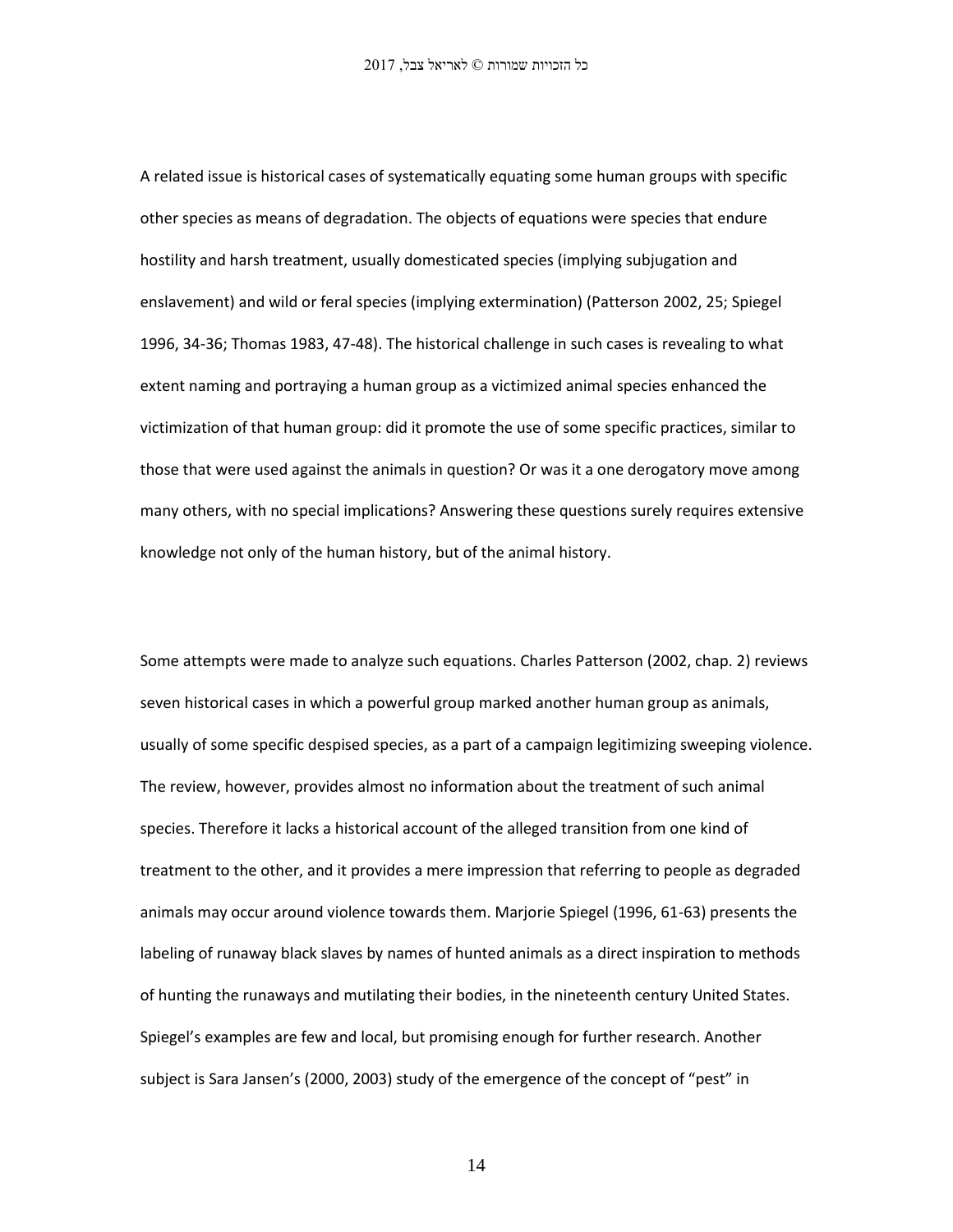Germany since the 1860s. Jansen's thorough study suggests how considering a species as "pest" meant a war for total extermination by chemical means – an attitude that was later applicable to human groups. Jansen's study is actually not connected to speciesism in its common meaning, since her object of study is a tiny insect  $-$  the vine louse.<sup>1</sup> The study is nevertheless directly relevant to speciesism, since it demonstrates the construction of an exterminationalist approach, which in any case is indifferent to any feelings of the extermination subjects. Vine lice, rats and humans are treated with equal indifference, developed with vine lice as its object.

A deeper type of historical continuity is the import of distinct mentality, formed in circumstances of violence against nonhuman animals, into human-to-human relations. Roberta Kalechofsky (2003) claims for dramatic historical influences of the moral indifference that was established by the nineteenth century physiologists. Scientific unrestrained violence, hostile towards any moral and religious considerations, was consciously developed by that group as a means to deal with the torture of nonhuman animals in vivisection. The physiologists' selftraining in the elimination of morality triumphed in science and expanded into human society. The implications may be followed along two roots: first, the moral indifference of scientists (e.g.: Nazi scientists) towards humans; and second, a general hostility towards moral considerations in science-oriented societies. Kalechofsky claims for the second, sweeping case of continuity, which is by far more difficult to be accounted for historically. Unfortunately, she does not provide a historical account of the expansion of the new mentality out of animal laboratories.

 $\overline{a}$ 

Ethicists appeal to sentience as a threshold for moral standing, relying on biological data; sentience is 1 believed to occur only in vertebrates and maybe in some of the largest invertebrates. Beyond sentience, allegedly no social/moral concept is applicable, because there is no one there, so to speak (see DeGrazia 1996).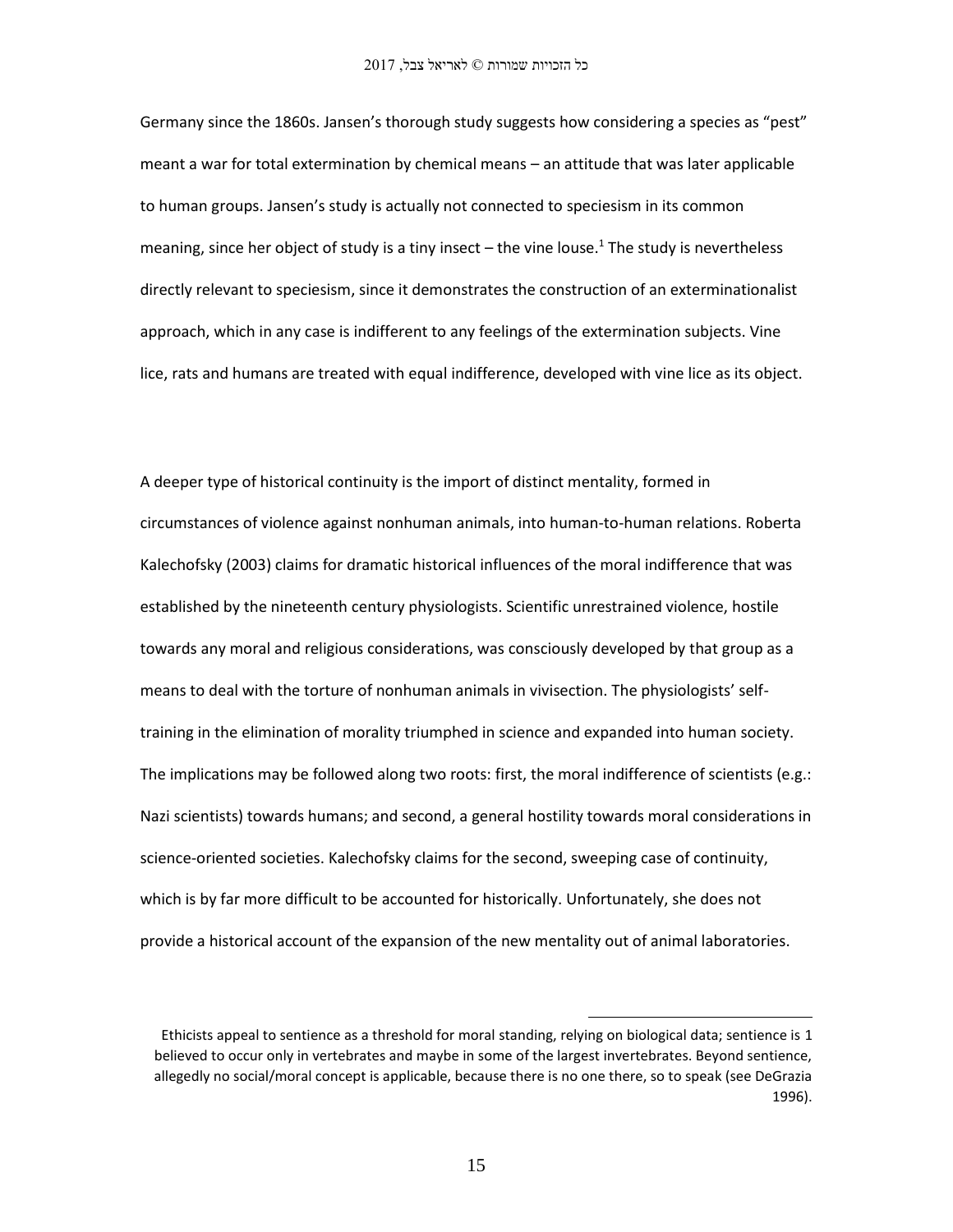Yet her account of the self-training of the nineteenth century physiologists in moral indifference is striking and points out a direction for further research. Some aspects of that thesis are in fact familiar and accepted by mainstream historians, for example, in Michael Kater (1989, 226):

"Under the Nazi aegis, then, and especially with the onset and escalation of war, medicine felt free further to pursue its unlimited quest for knowledge and serve the state at the same time. Because animal experimentation was known to be a poor substitute for experiments on humans, for only analogous inferences could be drawn, the crossover to human experimentation during the war became a logical consequence of prior practices that had been fettered."

Historical continuity of mentality may be a mere aspect of more thorough continuity. In the case of vivisection, continuation may occur in the very same scientists, laboratories, research institutes, journals, sponsors, methods, objectives, applications and justifications. Much of the vast historical literature on human experimentation refers to experiments on nonhuman animals as a separate project. Vivisection in nonhumans is conceived as normalcy that has been surprisingly breached, and human vivisection appears as a dramatic deviation from normal, acceptable society (obviously, some of the literature refers to issues unique to human experimentation, such as the problem of informed consent and volunteering subjects). The discourse should be significantly complemented by a viewpoint critical of speciesism and wellinformed in nonhuman animal vivisection. Such an approach may reveal: (a) the fundamentals of attitudes towards the suffering of the experiment subjects; (b) the labeling of vivisection subjects as a legitimate group for the practice; (c) the techniques of controlling such groups; (d) the teaching and internalization of the ethos of science and progress as the highest value; (e) the reduction of sentient individuals to a status of exemplars of bodily reactions; (f) the system of rewards and pressures in favor of vivisection; and (g) strategies of presentation the laboratory reality to the general public. Roughly applying such an approach concerning the Nazi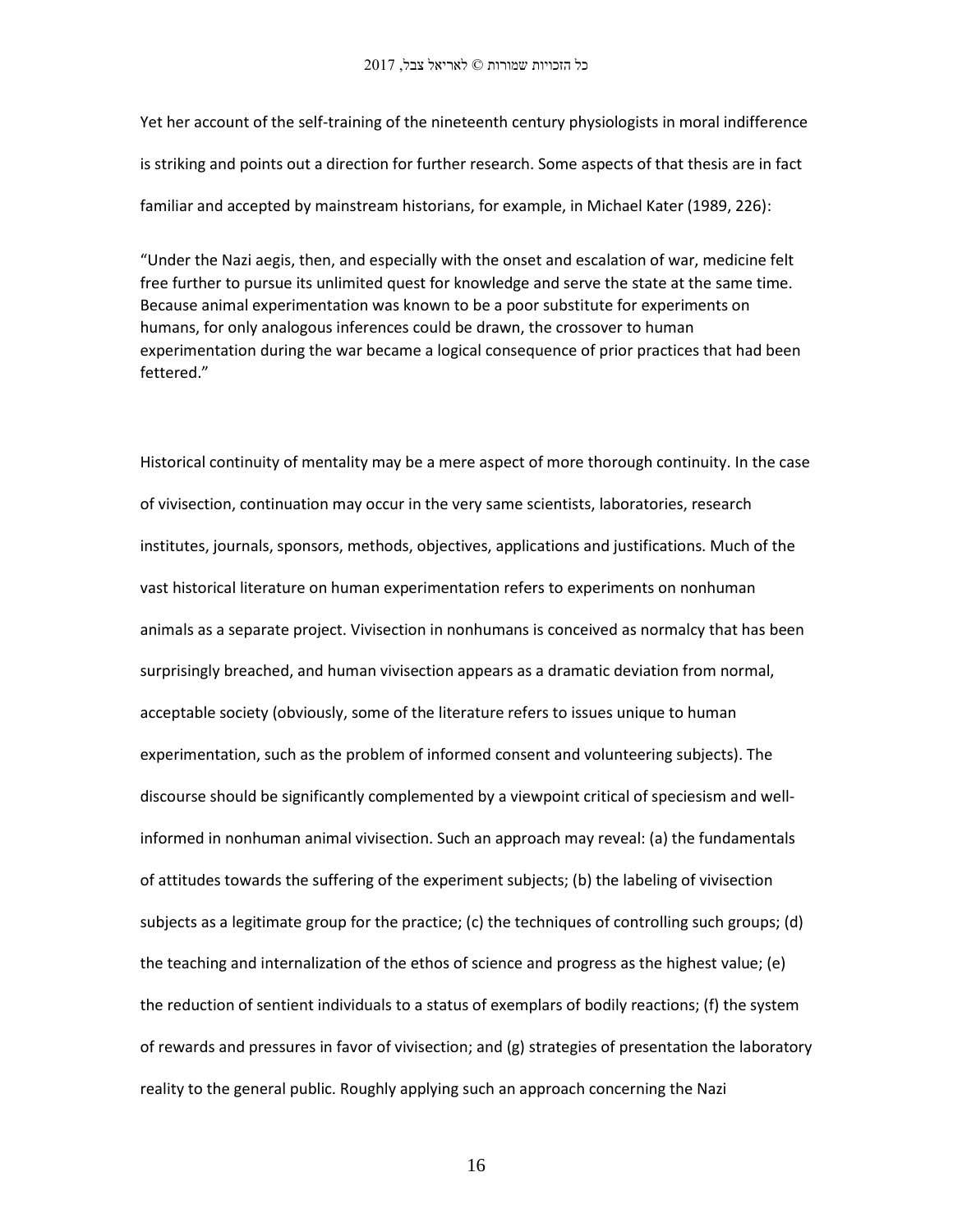experiments in concentration camps, John Vyvyan (1971) concludes (p. 159): "The experiments made on prisoners were many and diverse, but they had one thing in common: all were in continuation of, or complementary to experiments on animals."

If Vyvyan is right, than vivisection is the most notable modern case of continuity between harming practices against nonhumans and against humans. In addition, the issue is not merely "historical" as a matter of past events. Vivisection on nonhuman animals is a practice which continuously recreates itself, its internal potential of transgression into humanity remains seemingly unchanged. It is an ongoing process, gradually industrializing and specializing but otherwise similar to vivisection in the first half of the twentieth century.

Artificial selection as a field combining ideology, science, habits, technology, economy and institutional structure, is another case of historical continuity, from nonhuman animal "improvement" to human eugenics. But continuity here is weaker than in vivisection because eugenical institutions tend to be distinct from agricultural ones. Therefore studies on the continuation should concentrate on the historical moment of emergence of eugenical ideas and practices in a reality of well-established institutions of artificial selection in agriculture. Literature about the agriculture/eugenics historical connection is uncommon. Most texts on eugenics almost ignore the agricultural precedent, mentioning it without much knowledge or interest, more as an illustration of how degrading eugenics was than as a practical foundation. For example, ignored is the fact that Francis Galton was the author of a text about domestication, shortly before he invented the concept of eugenics (Galton 1907 [1865]) – despite the high regard for that text among contemporary scholars of domestication (Clutton-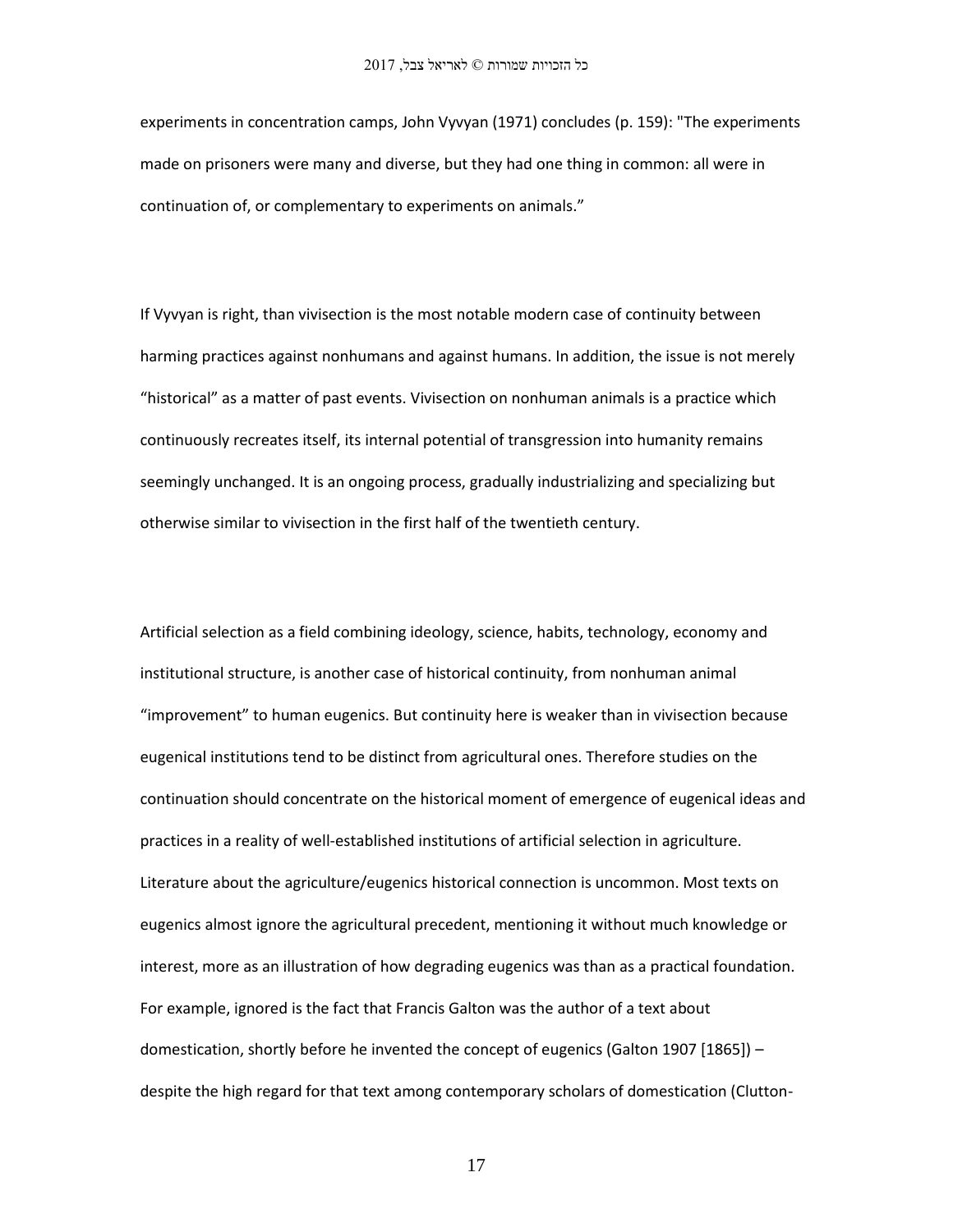Brock 1981, 9-16; Serpell 1989). Patterson (2002, chap. 4) makes a rather exceptional attempted to address the agricultural selection/eugenics connection, and he points at the fact that in the United States, the eugenic institution emerged from the American Breeder's Association and leading figures in the early eugenic movement were trained in animal agriculture (Ibid., 82-83, 85). He also mentions some animal agricultural background in the Nazi regime (Ibid., 100-2). However, Patterson does not try to follow a development of one field into the other; he even fails to provide any historical account of breeding in animal agriculture, thus leaving more of a statement about historical continuity than a description of it.

I am not aware of any serious claim that the most common forms of violence against animals – that is, agricultural farming and killing – were imported against humans. The abuse of slaughterhouse workers, for example, is sometimes described in terms of the killing line, but usually it remains a metaphor or a claim about a common source of evil, against nonhumans and humans alike: capitalism (e.g.: Sinclair 1906, chap. 3). Again Patterson (2002, chap. 3) attempts to claim for a connection – between American industrialized slaughterhouses and the Nazi death camps – but his account does not exceed a vague claim for inspiration. He follows other claims for inspiration with no attempt to specify the details of continuity. For example, Siegfried Giedion (1948) following a detailed description of the Chicago slaughterhouses in his seminal work on mechanization in all aspects of life, comments:

"Has this neutrality toward death had any further affect upon us? This broader influence does not have to appear in the in the land that evolved mechanized killing, or even at the time the method came about. This neutrality towards death may be lodged deep in the roots of our time. It did not bare itself on a large scale until the War, when whole populations, as defenseless as the animals hooked head downwards on the traveling chain, were obliterated with trained neutrality." (p. 246)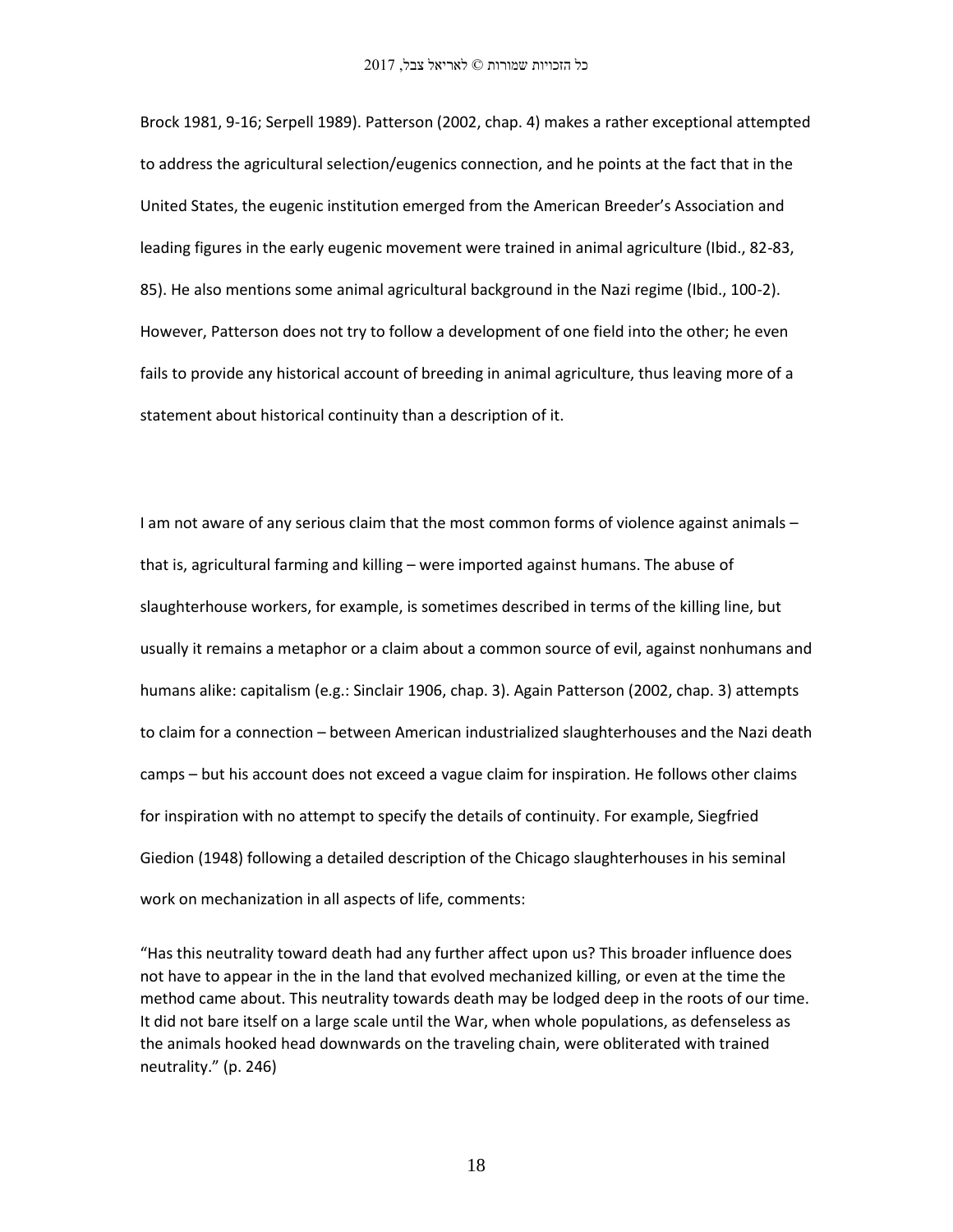A more focused, materially-oriented type of historical continuity from speciesism to racism is the anti-human application of technologies of power, which were developed against nonhuman animals. Such use may involve a change in the perception of the human group as an "animallike", but it could be fully independent of such attitudes and connected to the technological opportunity alone. The point here is that nonhuman animals' bodies are widely, regularly and violently controlled by humans. Body-control technologies are regularly produced against various species of animals, making these technologies available to any further use.

Reviel Netz's (2002) study on the history of barbed wire may be the best demonstration of such historical development. According to Netz, barbed wire was invented in the 1870s as a means to control the movement of cattle – first to prevent them from entering fields and soon to form enclosures. Controlling cattle was not only the source of the invention, but more importantly it made barbed wire a familiar technology, widely used, widely manufactured, and remarkably cheap. Thus the cattle industry made a cheap and easily constructed obstacle comfortably available for the British army to use against the Boers in South Africa. That has been the origin of concentration camps, and later – applications of barbed wire in the battlefield, in Soviet work camps and in Nazi concentration and death camps. Netz is well aware that he writes a history of controlling the movement of bodies in space, and accordingly it is a history indifferent to the identity of its object species, nonhuman and human alike (that is also a reason for its indifference to racism). That is also a source of some weakness in Netz's work, relating to the users and victims of the technology as accompanying it and therefore many groups move in and out the spotlight quite detached from their overall circumstances.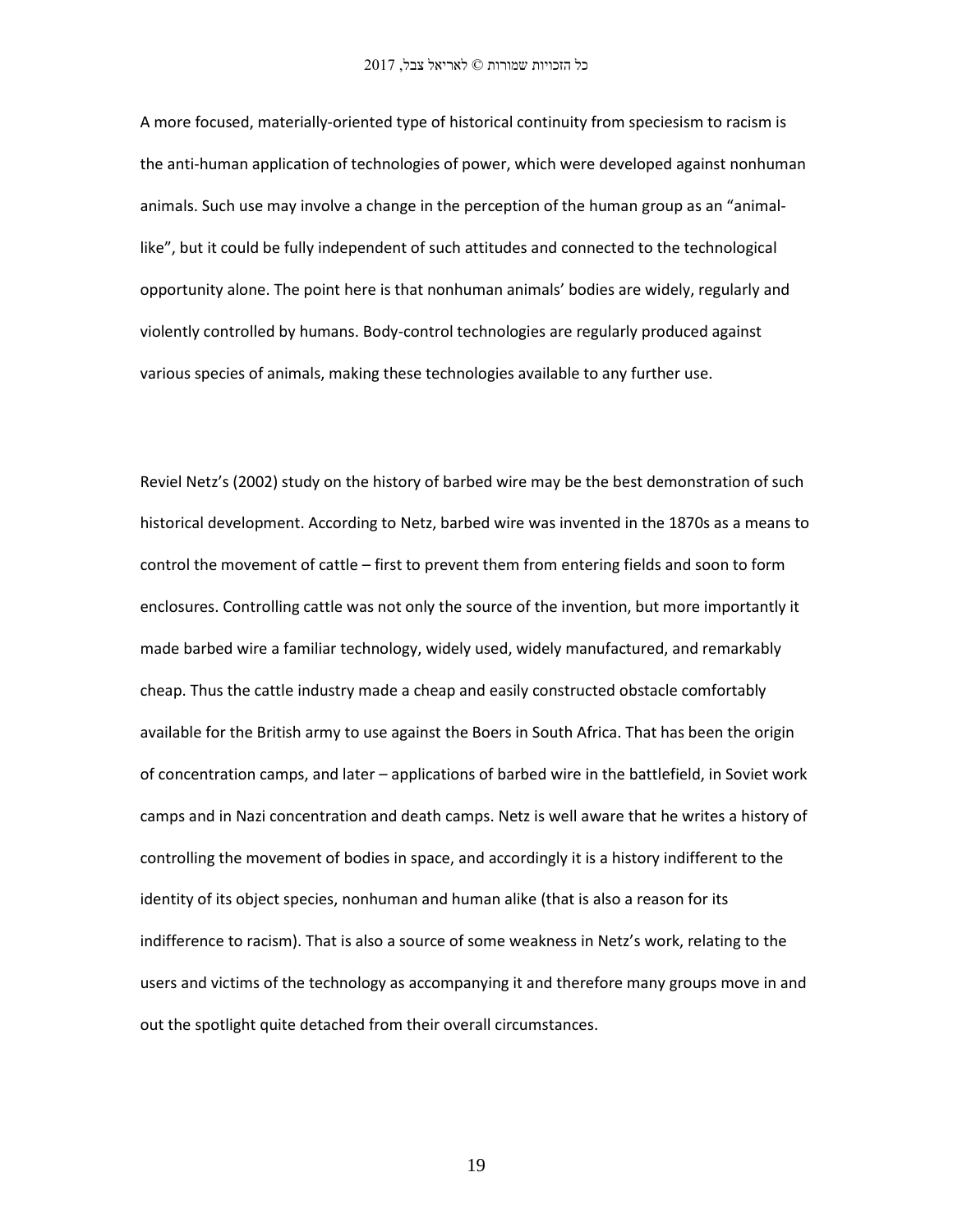Nevertheless, Netz's methodology may be very useful for locating the introduction of specific anti-animal technologies against human groups, mostly in a racist context. Some suggestions have been made concerning relevant technologies, such as the branding of black slaves in the United States (Spiegel 28-29, 31; Thomas 44) and the use of "cattle cars" to transport Jews by the Nazis. However, up to date the suggestions amount to claims of similarity with no compelling historical argumentation concerning continuity and causality in the import of the technology from one group to the other.

#### Mutual Influences

I would like to suggest what seems to me as the most advanced methodological approach to the speciesism-racism connection. Unfortunately, this approach has rarely been applied and I am aware of almost no relevant elaborated examples. Potential is the issue, not a body of knowledge. The suggested approach does not assume a one-way influence of the one field on the other. In fact, the one-way approach is liable to be used speciesistly, when the study of speciesism is considered as a mere prelude to the story of the major actors, humans. Studying the speciesism-racism connection may therefore serve as yet another strategy of expelling the nonhuman out of societal thought. Beyond the ethical problem in such an approach, it is historically unsound, since nonhuman animals do not disappear once some connection to racism has been acknowledged.

The difficulty is apparent, for example, in Netz's (2002) work on barbed wire. Indeed, Netz is empathic for cows and pays much attention to their pain and to their "education" by the painful barbed fence (pp. 16-39). He also clarifies that as a case of violence against humans echoing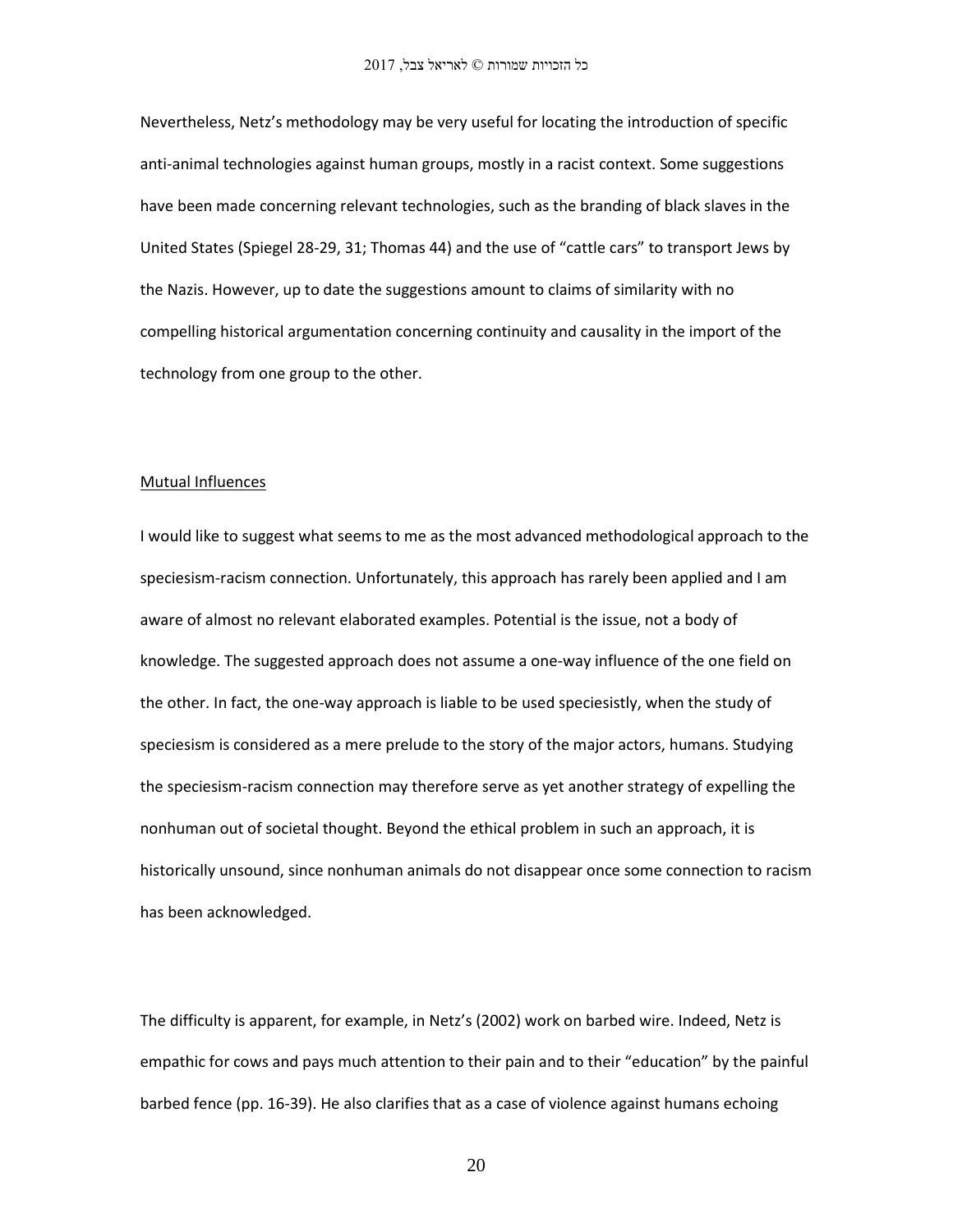violence against nonhumans, Auschwitz has been a short-term historical phase – before the course of influence has changed, and violent control of humans in the "center" of history has been refined while intensifying in the agricultural "margins" (pp. 236-38). Nevertheless, Netz neglects the cattle industry once the human actors enter the spotlight. Explicitly surveying the use of barbed wire on a well-defined group per chapter, in the case of the British war against the Boer, for example, the end of the war justly concludes a historical chapter. Contrarily, the cattle industry flourished throughout the period covered by the book. Now if the price of barbed wire was a significant factor concerning the scope of its use and if price was dependent to some extent on the amount manufactured, then two questions persists: how did the cattle industry influence the use of barbed wire against human decades after it was introduced to military use? And how did the military use affect the cattle industry? These questions are left not merely unanswered, but unattended to.

Seemingly the connections between violence against nonhuman animal groups and against human groups tend to be more complex than one-way influence. Jansen's (2002, 2003) work on "pest" is a superb demonstration of such complexity. Jansen does not presuppose that "pest" is a given biological or agricultural reality. She treats "pest" as a totally constructed being, unique to the late nineteenth century Germany. The new biological-agricultural conception emerged through German nationalism and xenophobia: the vine louse, supposedly American in origin and an immediate import from France, was conceived in terms of human invader, to be overcome by war and treated by thorough and orderly German methods – that is, not "lazy" French treatment. Thus the seeds of nationalism, militarism and maybe racism were sown in the concept of "pest" long before it was re-introduced into human society, dramatically enhanced by the totality, determinist assumptions and moral indifference of the biological, agricultural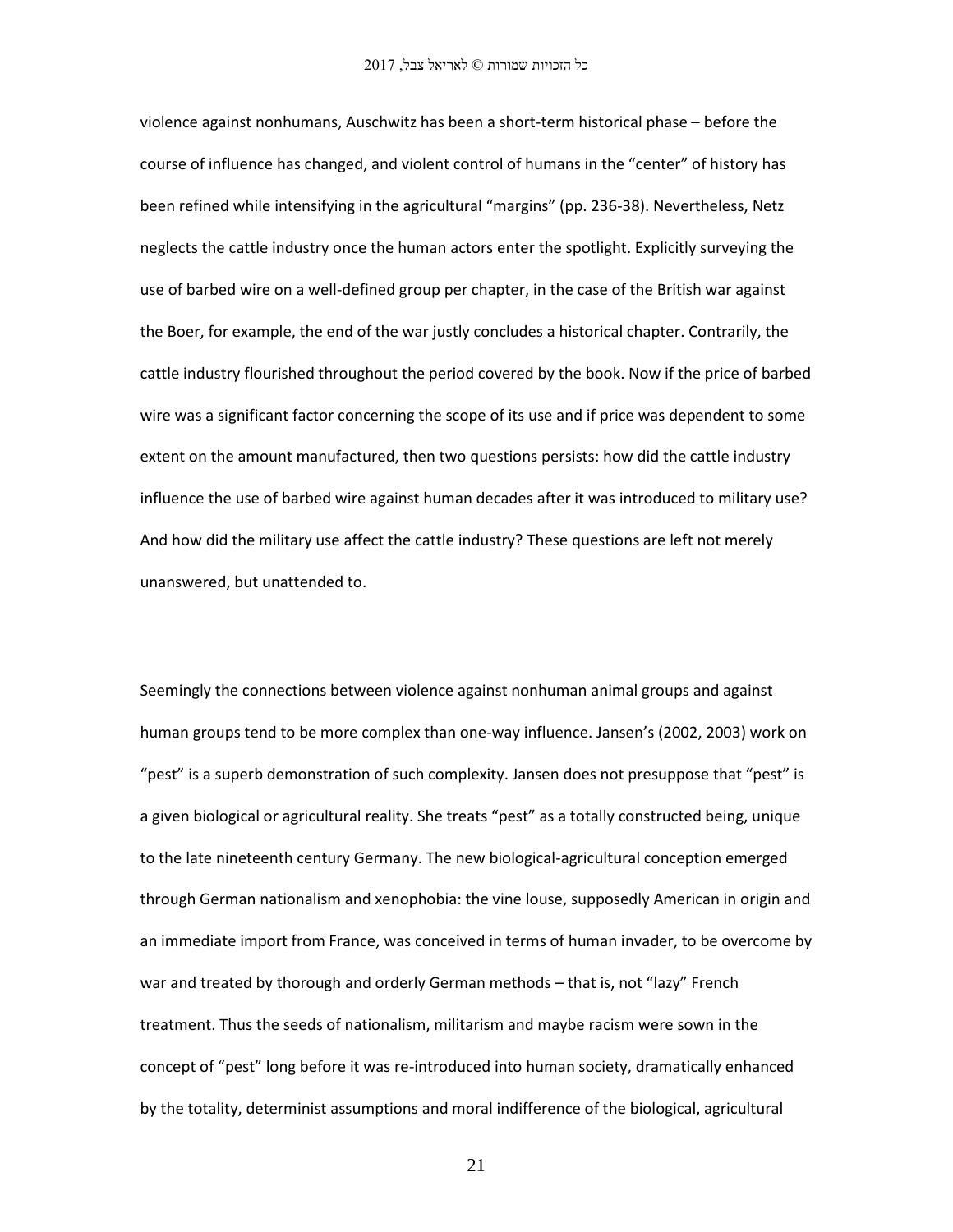and medical thought. The final concept of "pest" absorbed the worst from both worlds, so to speak.

The human-nonhuman-human correspondence in Jansen's work may imply a rather common historical phenomenon. Many feared and despised "beasts" and "brutes" in Western history were constructed through projection of foreign content onto actual animals. There is a tradition of interpreting such animal symbolism in terms of projecting feared and socially condemned urges onto outside beings. Throughout centuries of European thought, the violent, sexual, stupid, anti-social, uncontrollable "beastliness" or "animality" of nonhuman animals as well as their virtues, is in fact a portrayal of repressed urges Europeans denounced in themselves (Mason 1997, 221; Midgley 1995, Chap. 2). That is also "beastliness", which Europeans identified in any of their Others (Mason 1997, chap. 7; Thomas 1983, 41-47).

However, the mediation of ideas about "animality" through actual nonhuman animals is crucial. By projecting inner, forbidden, despicable content onto nonhuman animals, the original negative feelings were merged with actual, highly coercive practices against nonhumans, as well as with observations of real creatures that are quite unlike humans in many ways. Therefore the construction of the "brute" nonhuman animal is the locus of enhanced negativity and violence, drawing the worst of all worlds. And so once concepts of "beasts" and "brutes" were applied to human groups, the result was worse that an unmediated reaction.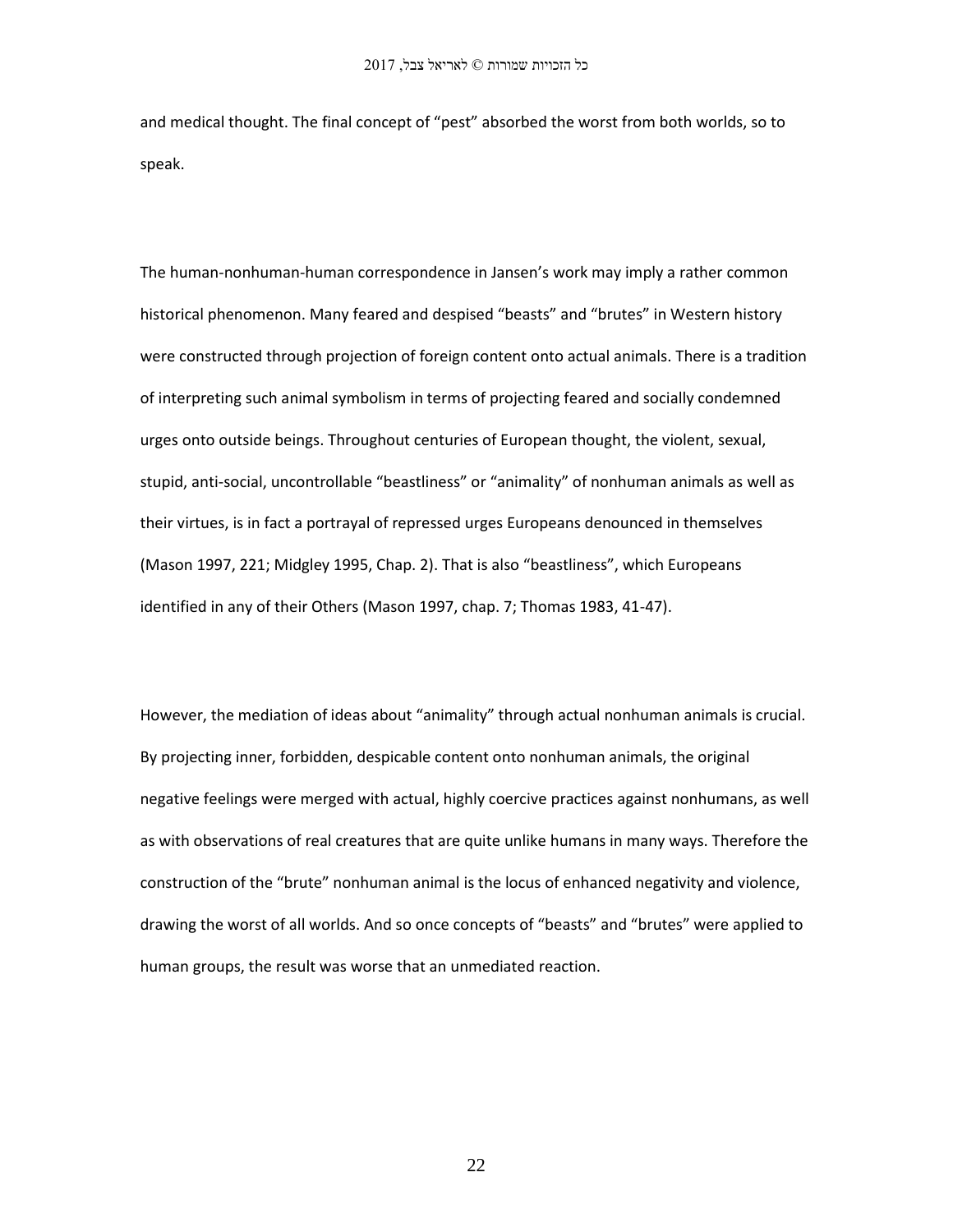Nowhere may it be more illuminating to study that entangled course of meanings than in vivisection. Although modern vivisection supposedly epitomizes modern scientific thought and considers its objects of research as they are, vivisected nonhuman animals are bluntly considered as "models" for humans, physically as well as psychologically. "Humanity" is openly imposed on nonhumans, in an odd association with mechanistic conceptions. In turn, the extremely abused – actually as well as symbolically – "animality" is brought back into human society (for discussions on the problem of models, see Greek and Greek 2000, 15-76; Ak and Sande 1999, xxi-12; Rollin 1989, 107-32; Kleinzeller 1989, 2-4).

Such transformations are merely one possible aspect of mutual speciesism-racism influences. A common history may generate other relations. Therefore the challenge is to study history as a shared reality of nonhumans and humans, without predetermined boundaries. But what is shared reality? For David Nibert (2002) history is governed by general oppressive forces (associated with economic incentives) which affect humans and nonhumans alike practically everywhere. This generalizing approach may distract attention from local events and influences to an alleged hidden structure. It tends to label as "oppression" radically dissimilar practices and attitudes. Describing the American beef industry, for example, the torture and slaughter of billions of animals, the abuse of their killers by their employers, the health damage to some consumers, and the ecological impact on some rural communities – all are brought together as signs of "capitalist oppression" (Nibert 2002, 60, 66-68, 101-27). Surely there is capitalist oppression, but it hits any of these groups distinctively, keeping clear boundaries between humans and nonhumans. The challenge, in my view, is to show that objectifying cattle as "meat on the hoof" directly affected the objectification of workers, farmers, etc. – and not through mere general social forces, that may similarly affect the car industry workers, for example. A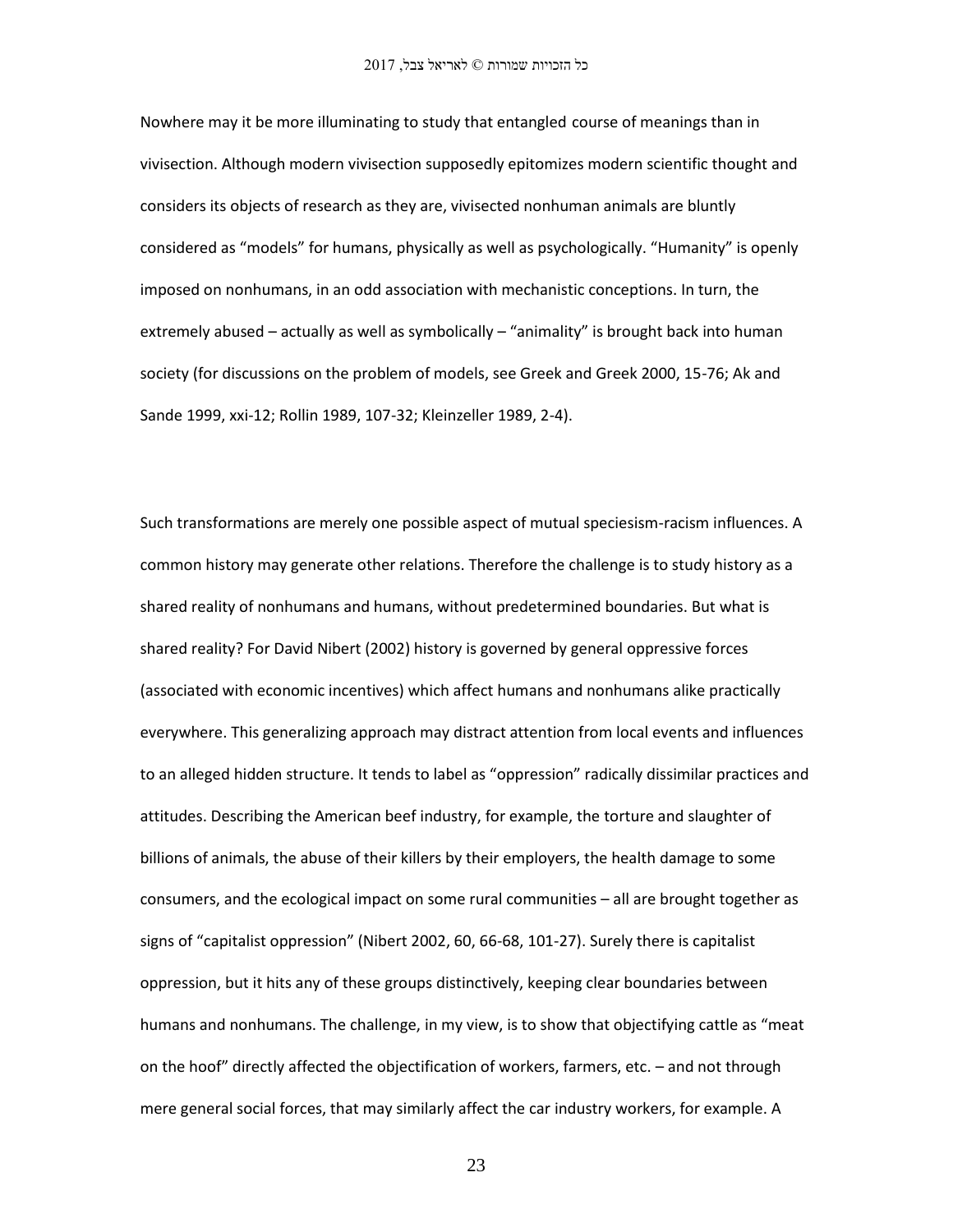special treatment of slaughterhouse workers may in turn reinforce their objectifying attitudes towards their victims – in a manner that should be proved to be alien to traditional butcher shops.

The meat industry evidently brings together humans and nonhumans, but most social institutions keep humans and nonhumans quite apart. Nevertheless, some institutions not only bring the different groups closely together, but also treat them similarly. Vivisection, shows of live colonial bounty, or colonial extermination of local "wilderness" – to name a few institutions – cannot be studied seriously without considering the mutual influences.

### Conclusions

Studying and understanding speciesist attitudes and practices are important in themselves. They are also important for a fuller understanding of some attitudes and practices against humans. The full significance of these connections is yet very far from being acknowledged, for three reasons. First, most scholars ignore nonhuman animals' issues, thus reflecting the social norm with regards to these animals. Such ignorance is an aspect of speciesism: not perceiving and not knowing, as if speciesism and its practical implications do not exist. Reflecting on one's own speciesism is exactly what speciesism prevents. Second, some connections between humans and nonhumans are taboo for fear that pointing at such connections is degrading for the human group. That is a speciesist reaction, but in a speciesist world the fear from "dehumanization" is authentic. And third, many of the works about the connections in question are not quite convincing. Some works are satisfied with haphazard and sketchy descriptions or pinpointing vague resemblance between the two fields. In any case, the few who study nonhuman animal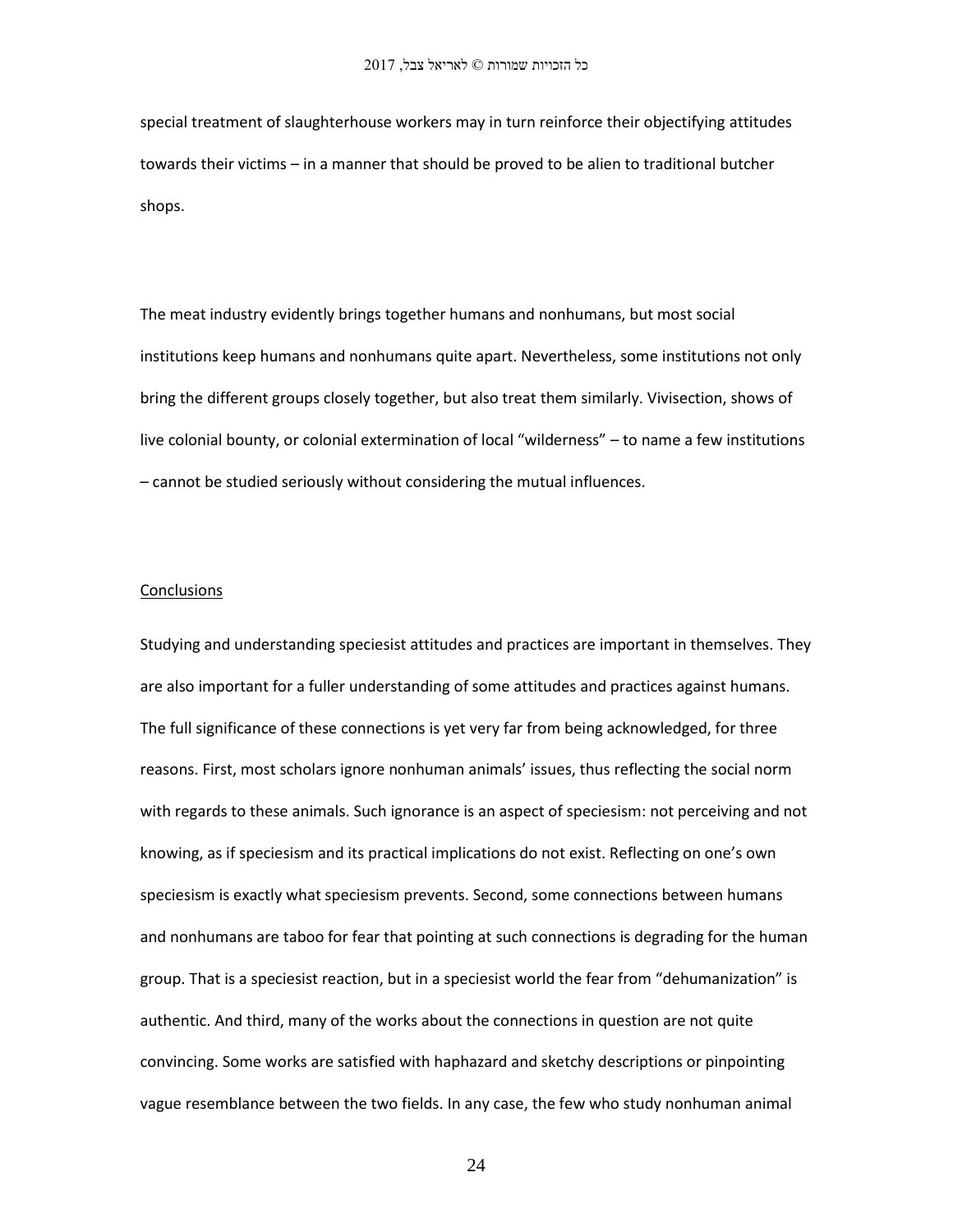history tend not to transgress into an exclusively human history. The conclusion from these difficulties is by no means an attack on our topic; on the contrary, there is much to be done.

The outlines of the combined discipline which must emerge, according to the present essay, are difficult to draw. Human conduct against nonhuman animals is immensely versatile, and potential connections with anti-human conduct are versatile as well. Nevertheless, works up to date point at two promising generalizations. First, the richest implications of speciesist conduct occur when people were "treated like animals". That may seem obvious, but often "treated like animals" is a non productive metaphor, indicating no more than "treated badly". In contrast, genuine resemblance may provide important insights and it is a promising clue for historical continuity and possibly a common, reciprocal history. Second, the import of anti-human conducts into anti-human conducts tends to enhance a species-like division within humanity and therefore it is relevant mainly to racism. Concepts of speciesist-like biological superiority/inferiority have affected women, children and the mentally and physically weak. But they realize their worst potential against distinct social groups, those who could be fully separated from the group of oppressors.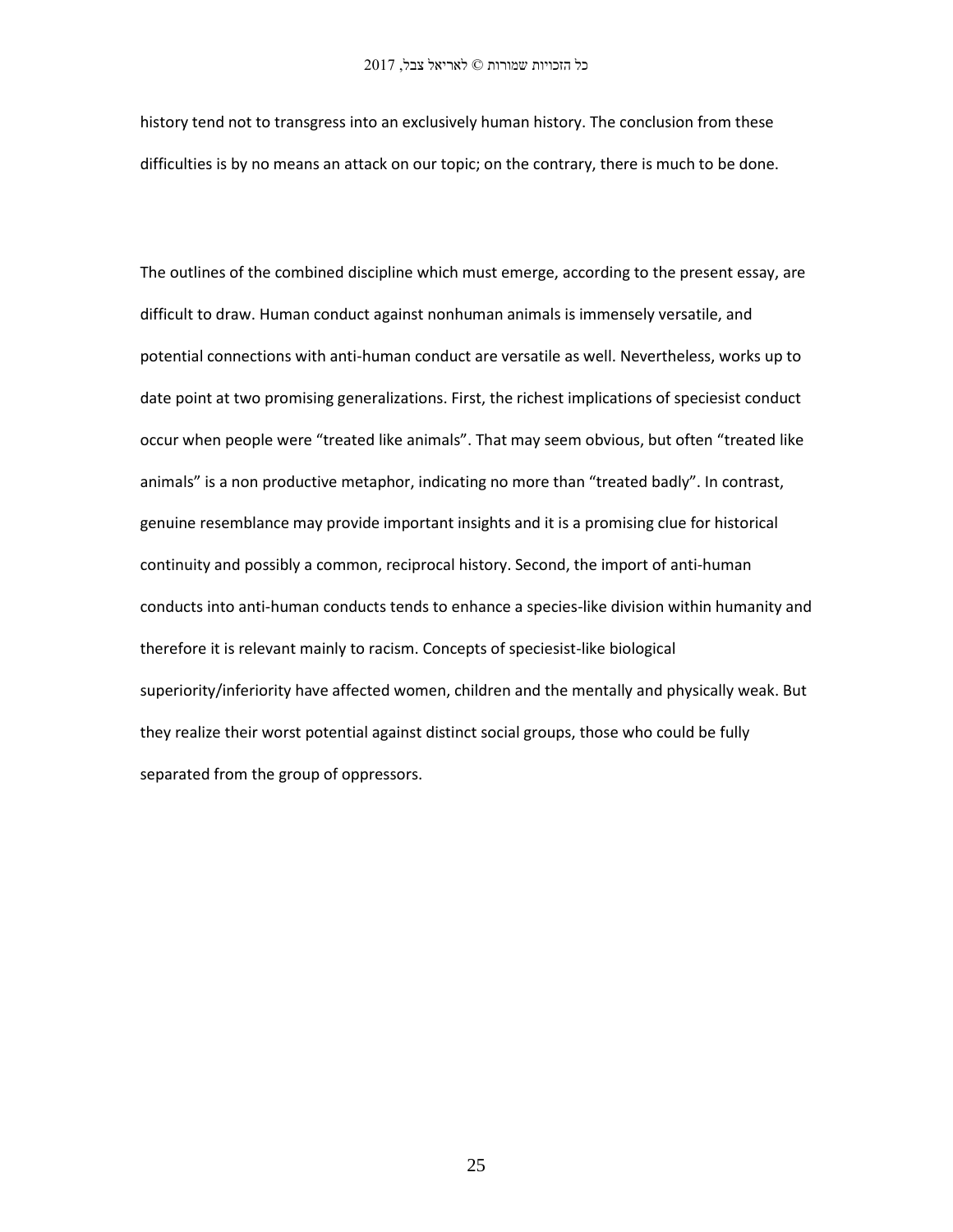## References

Adams, Carol J. (1990), *The Sexual Politics of Meat: A Feminist Vegetarian Critical Theory*, New York: Continuum.

Ak, Oto and Sande, Merle A., eds. (1999), *Handbook of Animal Models of Infection: Experimental Models in Antimicrobial Chemotherapy*, London: Academic Press.

Arad, Yitzhak (1987), *Belzec, Sobibor, Treblinka: The Operation Reinhard Death Camps*, Bloomington and Indianapolis: Indiana University Press.

Askenasy, Hans (1994), *Cannibalism: From Sacrifice to Survival*, New York: Prometheus Books.

Birke, Lynda and Hubbard, Ruth, eds., (1995), *Reinventing Biology: Respect for Life and the Creation of Knowledge*, Bloomington: Indiana University Press.

Clutton-Brock, Juliet (1981), *Domesticated Animals from Early Times*, Austin: University of Texas Press.

Corbey, Raymond (1995), "Ethnographic Showcases", in Pieterse, Jan Nederveen and Parekh, Bhikhu, eds., *The Decolonization of the Imagination: Culture, Knowledge and Power*, London and New Jersey: Zed Books, pp. 57-80.

DeGrazia, David (1996), *Taking Animals Seriously: Mental Life and Moral Status*, New York: Cambridge University Press.

Friedlander, Henry (1995), *The Origins of Nazi Genocide: From Euthanasia to the Final Solution*, Chapel Hill, NC: University of North Carolina Press.

Galton, Francis 1907 [1865], "The First Steps towards the Domestication of Animals", in *Transactions of the Ethnological Society of London NS*, 3, 122-138. Reprinted in *Inquiries into Human Faculty* (1907), London: Dent, pp. 93-4.

Giedion, Siegfried (1948), *Mechanization Takes Command: A Contribution to Anonymous History*, New York and London: W. W. Norton & Company.

Greek, C. Ray and Greek, Jean Swingle (2000), *Sacred Cows and Golden Geese: The Human Cost of Experiments on Animals*, New York: Continuum

Griffin, Donald R. (1981), *The Question of Animal Awareness: Evolutionary Continuity of Mental Experience*, rev. ed., Los Altos CA: William Kaufmann.

Jacoby, Carl (1994), "Slaves by Nature? Domestic Animals and Human Slaves", Slavery *and Abolition* 15(1): pp. 89-99.

Jansen, Sarah (2000), "An American Insect in Imperial Germany: Visibility and Control in Making the Phylloxera in Germany, 1870-1914", *Science in Context* 13(1), pp. 31-70.

-------------- (2003), *'Schädlinge': Geschichte eines Wissenschaftlichen und Politischen Konstrukts, 1840-1920*, Campus Historische Studien; 25, Frankfurt am Main: Campus-Verlag.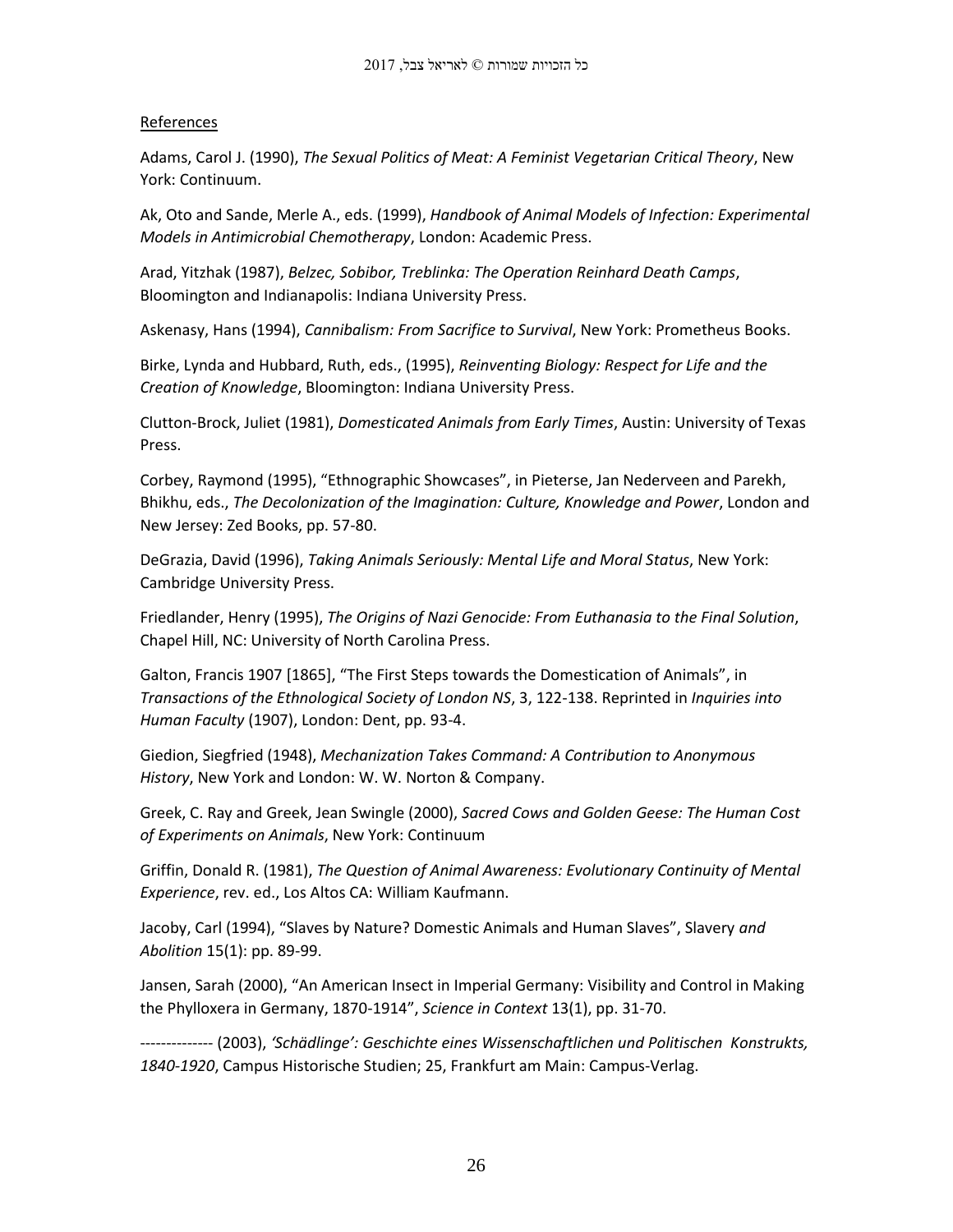Jordan, Winthorp D. (1968), *White over Black: American Attitudes toward the Negro, 1550-1812*, Chapel Hill, NC: The University of North Carolina Press.

Kalechofsky, Roberta (2003), *Animal Suffering and the Holocaust: The Problem with Comparisons*, Marblehead, MA: Micah Publications.

Kater, Michael H. (1989), *Doctors Under Hitler*, Chapel Hill, NC: University of North Carolina Press.

Kleinzeller, Arnost (1989), "The Choice of Nonmammalian Models in Biomedical Studies", in Woodhead, Avril D., ed., Nonmammalian Animal Models for Biomedical Research, New York: CRC-Press, pp. 1-12.

Kuhl, Stefan (1994), *The Nazi Connection: Eugenics, American Racism, and German National Socialism*, New York & Oxford: Oxford University Press.

Lévi-Strauss, Claude 1963 [1962], Totemism, translated by Rodney Needham, Boston: Beacon Press.

Maekawa, Kazuya (1979), "Animal and Human Castration in Sumer, I, with A supplementary comment by Yoshikawa Mamoru; A Note on the Reading of sipa-amar-SUB-ga", *Zinbun* 15, pp. 95-140.

--------------- (1980), "Animal and Human Castration in Sumer, II: Human Castration in the Ur III Period", *Zinbun* 16, pp. 1-55.

--------------- (1982), ",Animal and Human Castration in Sumer, III: More Texts of Ur III Lagash on the Term amr-KUD", *Zinbun* 18 , pp. 95-121.

Mason, Jim (1997), *An Unnatural Order: Why We are Destroying the Planet and Each Other*, New York: Continuum.

Midgley, Mary (1995), *Beast and Man: The Roots of Human Nature*, rev. edn., London and New York: Routledge.

Netz, Reviel (2004), *Barbed Wire: An Ecology of Modernity*, Middletown, Connecticut: Wesleyan University Press.

Nibert, David (2002), *Animal Rights/Human Rights: Entanglements of Oppression and Liberation*, Lanham, Maryland: Rowman and Littlefield.

Patterson, Charles (2002), *Eternal Treblinka: Our Treatment of Animals and the Holocaust*, New York: Lantern Books.

Ritvo, Harriet (1987), *The Animal Estate: The English and Other Creatures in the Victorian Age, Cambridge, MA: Harvard University Press.*

Rollin, Bernard E. (1989), *The Unheeded Cry: Animal Consciousness, Animal Pain, & Science*, Oxford: Oxford University Press.

*Serpell, James (1989), "Pet-Keeping and Animal Domestication: A Reappraisal*", in Juliet Clutton-Brock (ed.), *The Walking Larder: Patterns of Domestication, Pastoralism and Predation*, London: Unwin Hyman, pp. 10-21.

Sinclair, Upton (1906), *The Jungle*, New York: Grosset & Dunlap, 1906.